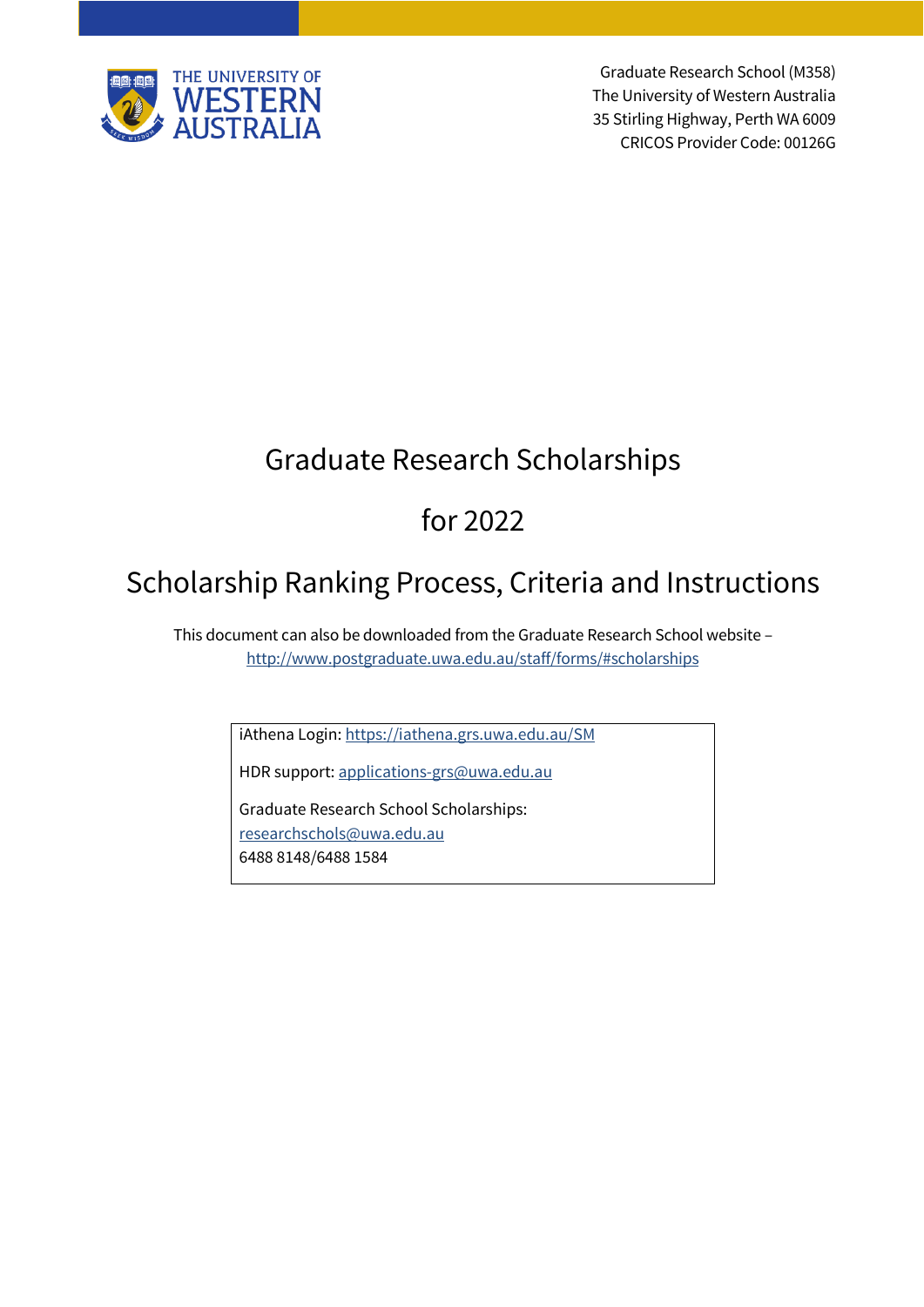# **Table of Contents**

| 1.1<br>1.2<br>1.3               |  |  |  |
|---------------------------------|--|--|--|
| 2<br>2.1<br>2.2<br>2.3<br>2.4   |  |  |  |
| 3.1<br>3.2<br>3.3<br>3.4<br>3.5 |  |  |  |
| 4<br>4.1<br>4.2<br>4.3<br>4.4   |  |  |  |
| 5.2<br>5.3<br>5.4               |  |  |  |
| 6.1<br>6.2<br>6.3<br>6.4        |  |  |  |
| 7.1<br>7.2<br>7.3               |  |  |  |
|                                 |  |  |  |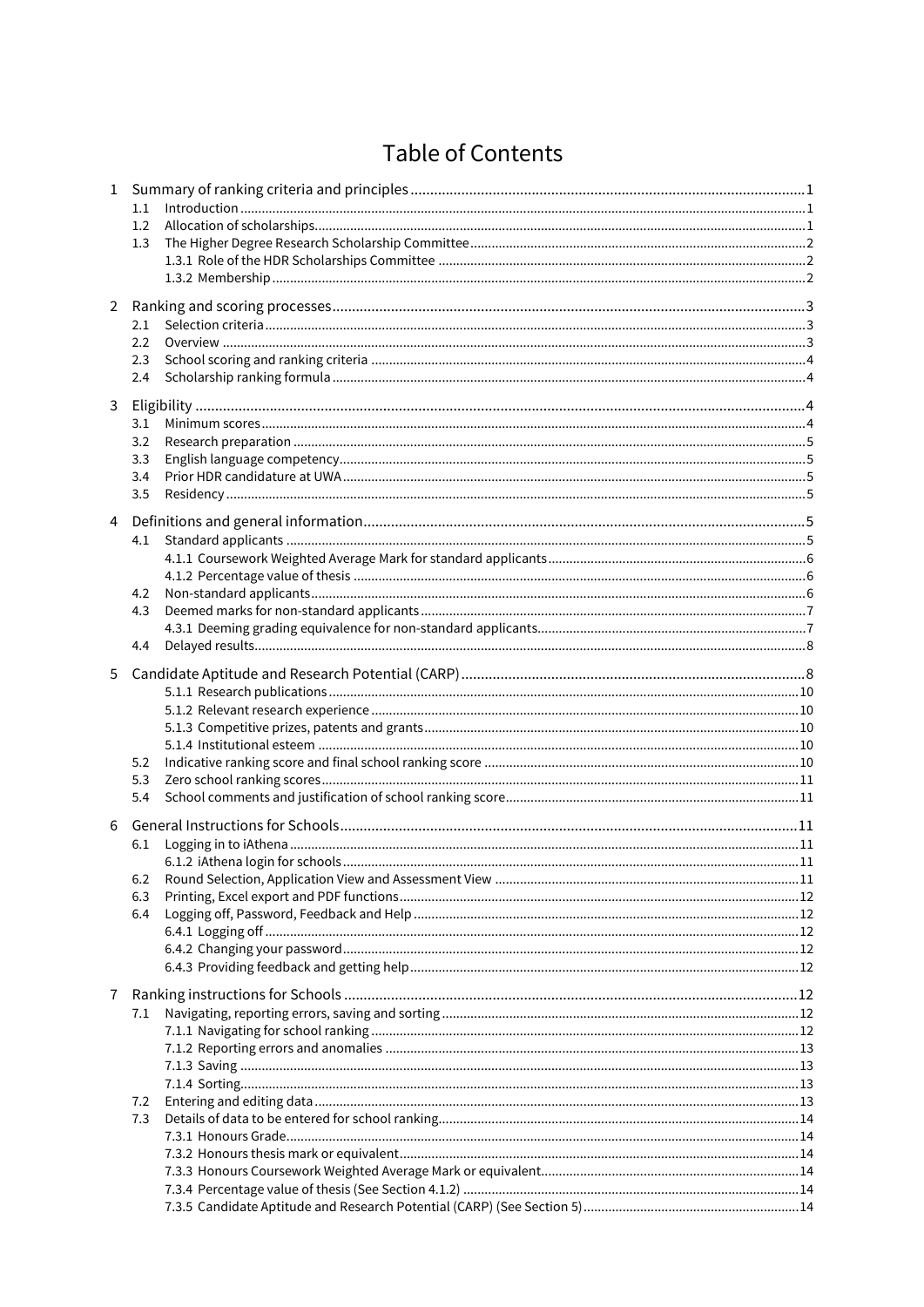| 8  |     |                                                                                                          |  |  |
|----|-----|----------------------------------------------------------------------------------------------------------|--|--|
|    |     |                                                                                                          |  |  |
|    |     |                                                                                                          |  |  |
|    |     |                                                                                                          |  |  |
|    |     |                                                                                                          |  |  |
|    |     |                                                                                                          |  |  |
| 9  |     |                                                                                                          |  |  |
|    |     | 9.1 Supervision and School Assessment Forms for all new HDR applicants (not required for current UWA HDR |  |  |
|    |     |                                                                                                          |  |  |
|    | 9.2 | Scholarship for International Research Fees (SIRF) Proposal form for international applicants17          |  |  |
|    | 9.3 |                                                                                                          |  |  |
| 10 |     |                                                                                                          |  |  |
|    |     |                                                                                                          |  |  |
|    |     |                                                                                                          |  |  |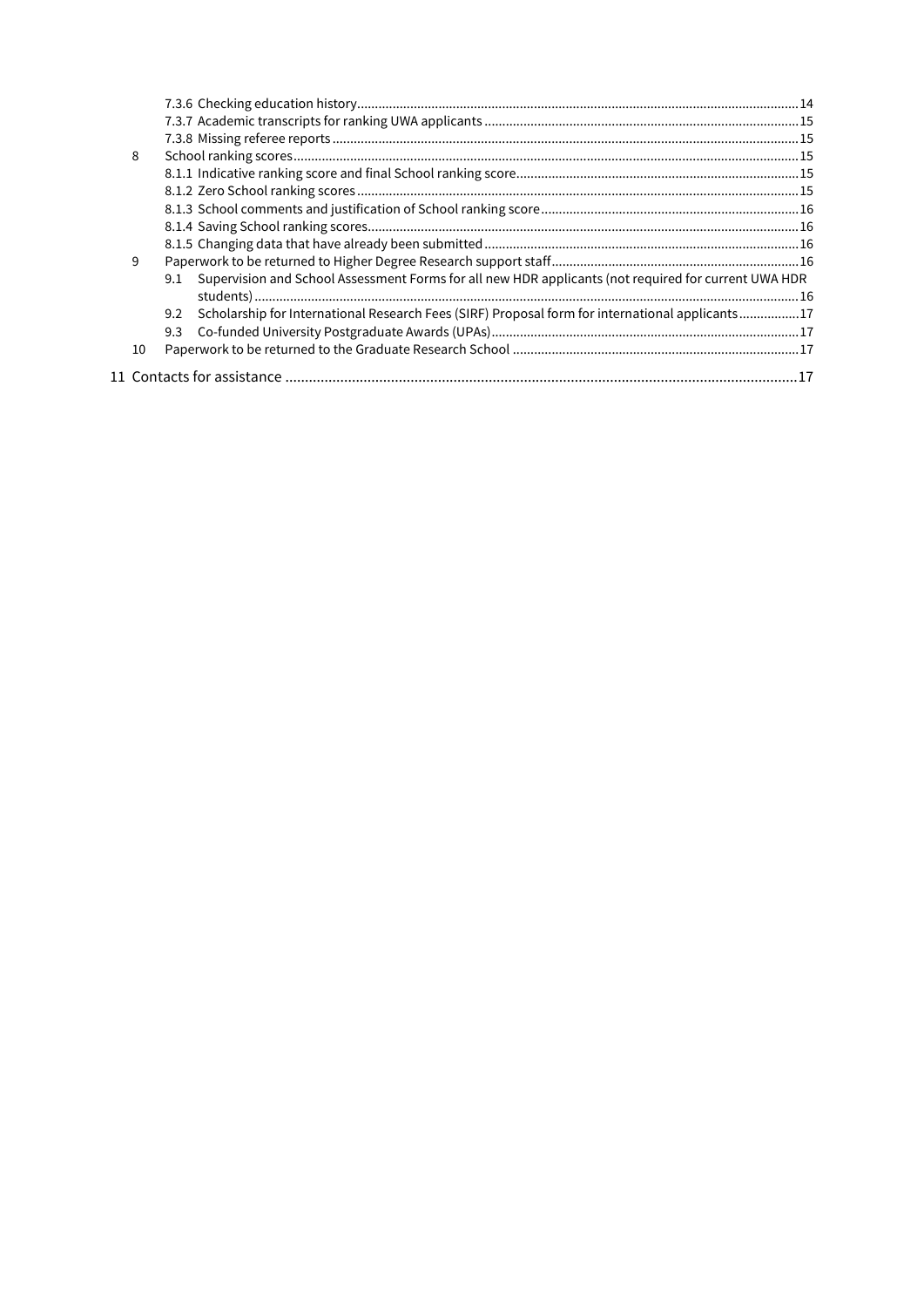# <span id="page-3-0"></span>**1 Summary of ranking criteria and principles**

# <span id="page-3-1"></span>1.1 Introduction

The following principles and criteria apply to ranking and managing graduate research scholarship applications at UWA. Scholarships include Australian Government Research Training Program Stipends (RTPs), UWA International Fee Scholarships (UIFS), full and co-funded University Postgraduate Awards (UPAs), and full and top-up scholarships funded from bequests and other sources.

Key principles include:

- a) that selection of awardees is based on a framework that enables a comparative and competitive process;
- b) that ranking criteria are applied consistently across schools to enable cross-university assessment and equitable consideration of applicants for competitive scholarships;
- c) that the same broad criteria are applied outside main scholarship rounds (for example for co-funded applications and allocation of SIRFs);
- d) that even if a candidate meets the selection criteria for a scholarship, a scholarship is awarded only if, in the opinion of the selection committee, there is a candidate of sufficient merit;
- e) that ranking decisions, while they may involve significant administrative support during the ranking process, remain an academic decision made by authorised academic committees.
- <span id="page-3-2"></span>1.2 Allocation of scholarships

The [University Policy on the Establishment and Award of Scholarships](mailto:heather.williams@uwa.edu.au?method=document&id=UP11%2F43) (UP11/43), confirms that the university is committed to maximising scholarship opportunities for its students and optimising the distribution of scholarships.

[The University Policy on Australian Government Research Training Program Scholarships](http://www.governance.uwa.edu.au/procedures/policies/policies-and-procedures?method=document&id=UP17%2F4) (UP17/4) sets out the principles governing the framework for management, allocation and administration of the Australian Government Research Training Program Scholarships. As noted in 1.4.5 of this policy, 'in allocating RTP stipends the University may give priority to students who are enrolling internally, students who are enrolling in an HDR for the first time, or students who have not previously completed a degree either at the same level as, or at a higher level than, the degree for which candidature is sought.' This means that preference in recommendations for award of HDR scholarships may be given to commencing students (those who have not already enrolled in a HDR program at UWA) and applicants who are not already receiving full scholarship support.

Each school will be given a notional quota of scholarships calculated by a formula to be agreed and communicated to schools each year. Allocations for 2022 are based on each school's share of weighted Higher Degree by Research (HDR) Completions over the previous three years (PhD and master completions are weighted 2:1 respectively. Other weightings used by Government are not considered). In future years completion times and other factors may be taken into account.

For 2022 Domestic RTP/UPA Stipends are initially allocated to schools under the quota system for the main scholarship round, and a central 'pool' is retained for allocation outside the quotas. A strategic pool is used for successful grant winners who have been promised HDR stipends (Forrest PhD awardees and other elite programs). The method of allocation of international stipend and fee scholarships depends on numbers in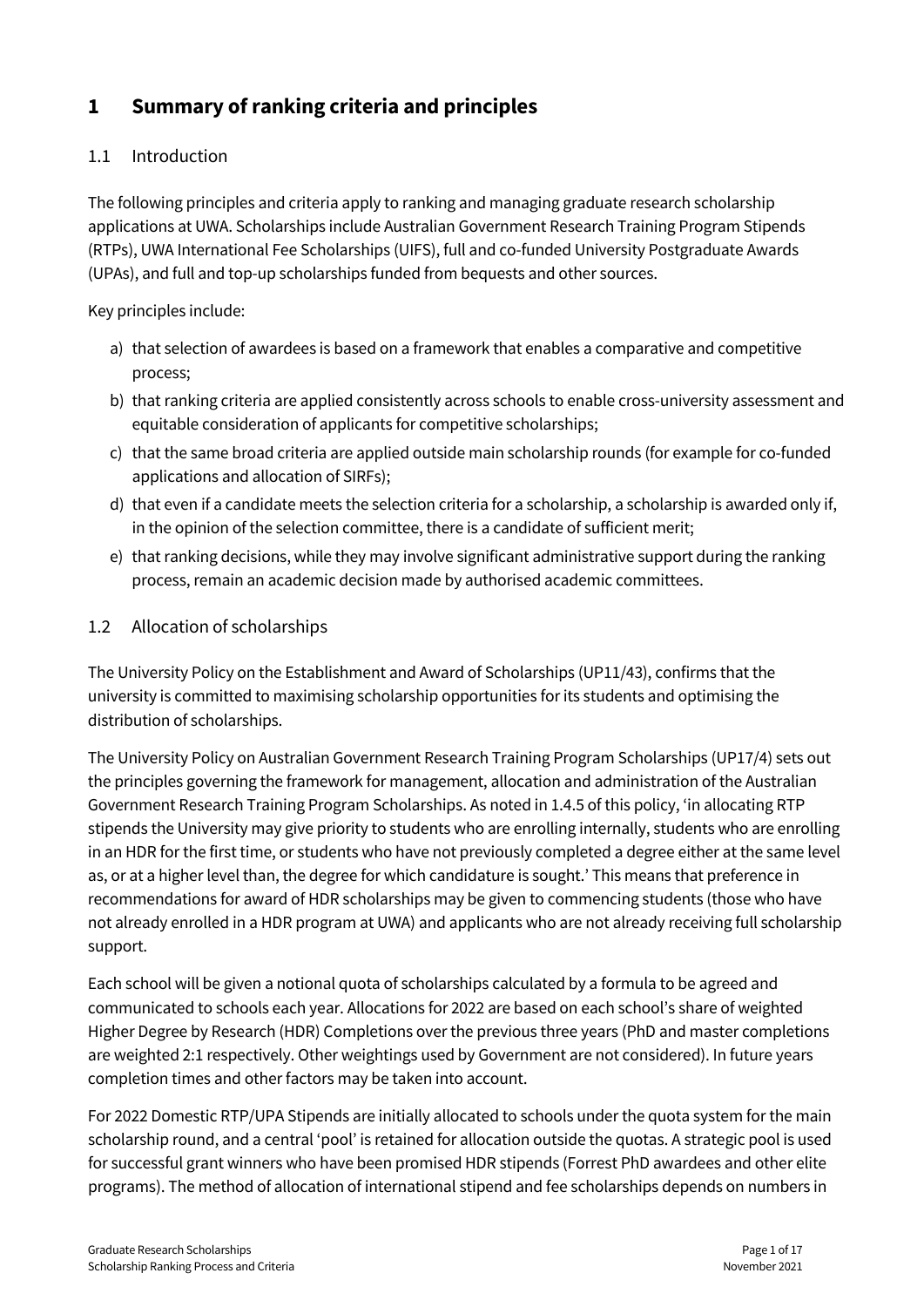any given year. A school may choose to allocate all their scholarships through the domestic round or advertise projects and seek to fill the scholarship at any time until **Friday 29 April 2022**. All applicants outside of the main round will be reviewed and approved by a sub-committee of the HDR Scholarships Committee as outlined in 2.2. Any unallocated quota scholarships will be returned to the central pool at the end of this deadline.

## <span id="page-4-0"></span>1.3 The Higher Degree Research Scholarship Committee

The Higher Degree Research (HDR) Scholarships Committee is a sub-committee of the Board of the Graduate Research School. It meets as required, and particularly around key central scholarship allocation periods. The Committee reviews school ranked lists, approves allocations to schools and from a central allocation, confirming scholarship offers and ensuring appropriate use of University and government scholarship funding to enable the strategic goals of the University to be met. The Committee is the Awarding Body for all UWA HDR Scholarships and its members act in the interests of the University as whole.

### <span id="page-4-1"></span>1.3.1 Role of the HDR Scholarships Committee

The role of the HDR Scholarships Committee with respect to scholarship ranking and award is to:

- monitor academic standards for the award of postgraduate research scholarships and ensure that all awards are allocated in accordance with University legislation and policy and the principles of merit, equity and open competition;
- deal exclusively with all matters relating to the award of postgraduate research scholarships within the Deed of Gift and all postgraduate awards funded by Government and other external agencies; and
- recommend to the Board of the Graduate Research School, Academic Board or the schools, as appropriate, any necessary action to ensure that appropriate standards and policies relating to any of the above are maintained.

#### <span id="page-4-2"></span>1.3.2 Membership

In 2021, the committee comprises:

- (a) the Dean of Graduate Research School as Chair;
- (b) Up to three members appointed by and from the membership of the Board of the Graduate Research School;
- (c) the Head of School or nominee from each school;
- (d) Nominee of the President of the Postgraduate Students' Association;
- (e) the Associate Director, Graduate Research School;
- (f) the Graduate Scholarships Team Leader is a standing invitee and acts as EO to meetings of the committee.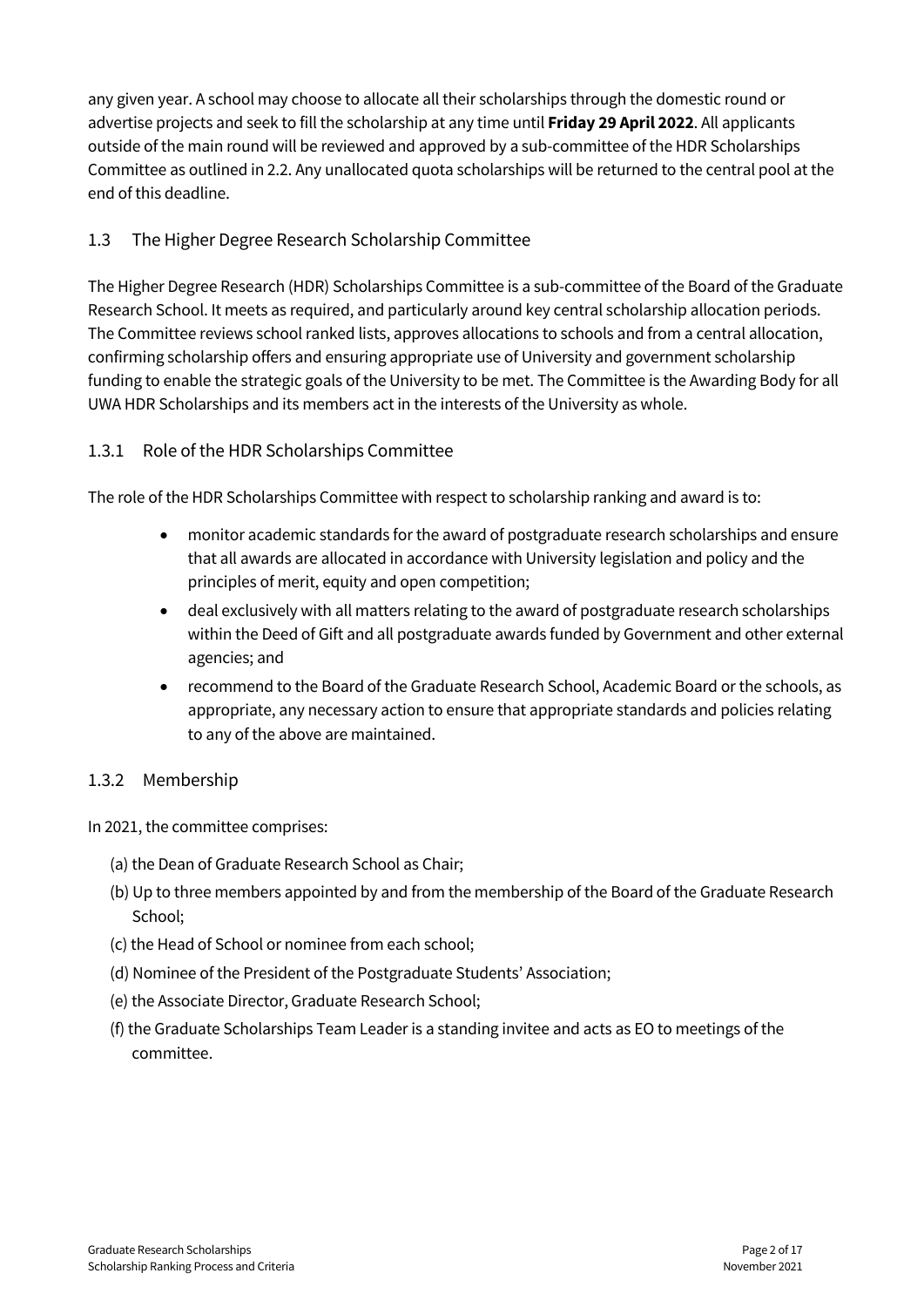# <span id="page-5-0"></span>**2 Ranking and scoring processes**

## <span id="page-5-1"></span>2.1 Selection criteria

Scholarships are awarded by the HDR Scholarships Committee, on the recommendation of schools, to eligible applicants on the basis of:

- a) academic achievement and capabilities as evidenced by their academic record and evidence from interviews;
- b) research potential, which is based on prior research output including publications and other research outputs and relevant non-degree research experience consistent with the University Policy on Adequate Research Preparation, and supported by academic referee reports, as applicable; and
- c) related academic esteem indicators.

In the competitive selection process, priority may be given to students who are enrolling internally, enrolling in a HDR for the first time, and students who have not:

- a) applied for a scholarship to undertake a doctorate, previously completed a Research Doctorate or equivalent;
- b) applied for a scholarship to undertake a masters degree, already completed a Research Masters degree or equivalent;
- c) previously held an Australian Postgraduate Award, Australian Postgraduate Award (Industry) Australian Government-funded Postgraduate Research Award (excluding an IPRS) or an Australian Government Research Training Program award previously unless it was terminated within six months of the commencement of benefits;
- d) previously been awarded, or currently be in receipt of, a full scholarship stipend allocated for at least 2 years; a UWA Scholarship for International Research Fees (SIRF) or other scholarship designed to offset international HDR fees.

#### <span id="page-5-2"></span>2.2 Overview

This process is underpinned by principles of integrity in decision making, using verifiable evidence in scoring and transparency, in which:

- a) each school ranks its applications into a single list using standard criteria;
- b) the central HDR Scholarships Committee reviews school ranked lists, discusses and makes determinations on complex cases and anomalies, confirms scholarship offers and ensures appropriate use of University and government scholarship funding to enable the strategic goals of the University to be met.

The key principles informing this process are outlined in 1.1.

Some scholarships, including the prestigious Hackett Scholarships, Jean Rogerson Scholarships and Robert and Maude Gledden Scholarships, can only be awarded to applicants who have obtained a First Class grade or Higher Distinction in their qualifying degree or equivalent performance achieved through substantial research experience.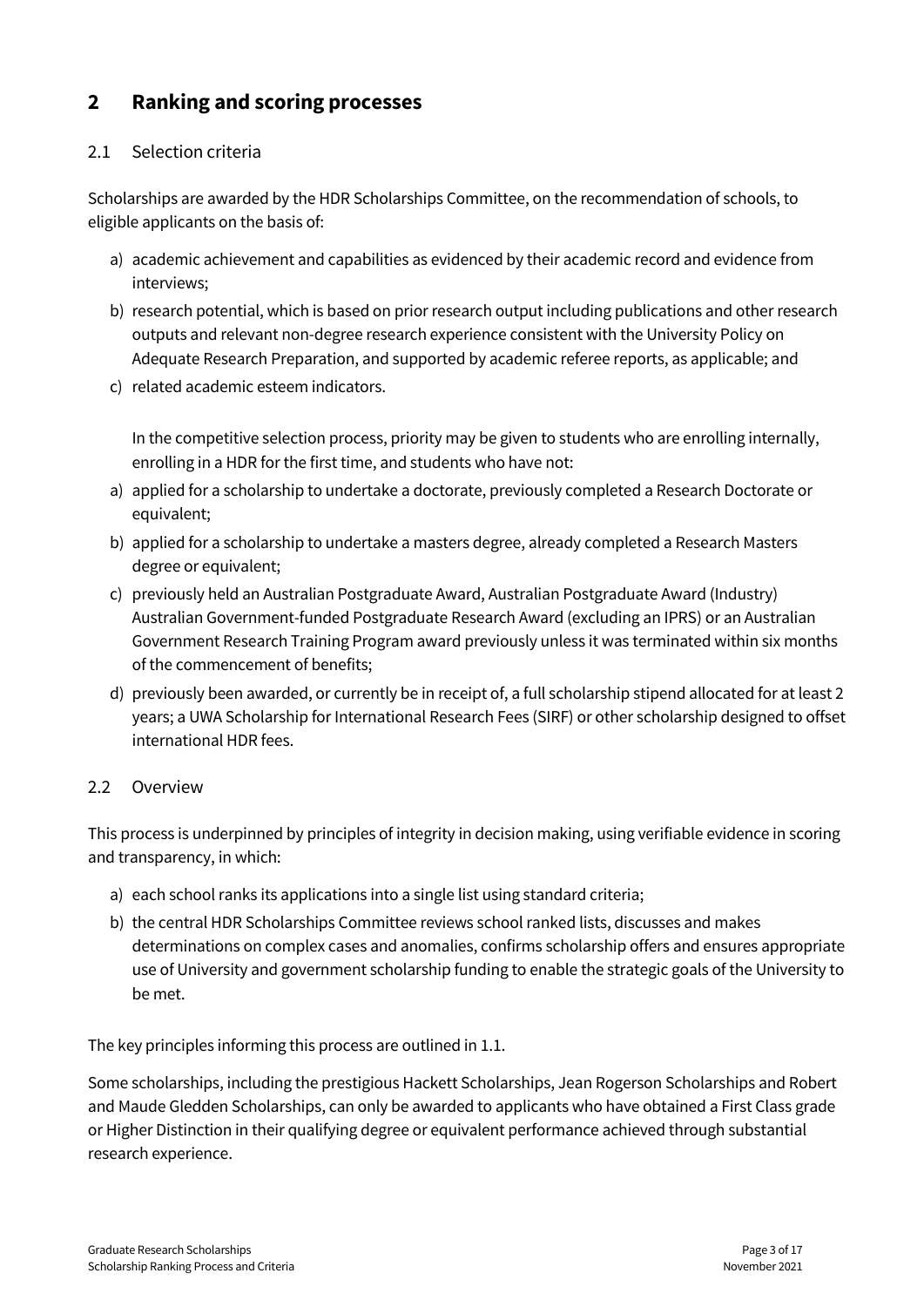UPAs and other scholarships may be awarded to applicants with an Upper Second Class grade or Distinction in their qualifying degree or equivalent performance achieved through substantial research experience. Applicants with less than an Upper Second Class grade or Distinction in their qualifying degree are not normally eligible.

Co-funded or other scholarships awarded out of round are assessed by a small group of members of the HDR Scholarships Committee in consultation with the Chair, using the same principles outlined in 1.1 but with the additional consideration of the individual fit of the nominated applicant for the specific project. Students in receipt of co-funded scholarships cannot apply to transfer to fully funded UPAs/RTP stipends.

## <span id="page-6-0"></span>2.3 School scoring and ranking criteria

Both standard and non-standard domestic and international applications will be ranked using a numerical method based on three primary elements:

- a) Thesis Mark in qualifying degree;
- b) Coursework Weighted Average Mark (WAM) for qualifying degree: for honours the coursework WAM applies to all coursework marks in the honours year only; the coursework WAM for other standard qualifying degrees is the average of all the coursework marks in the degree; and
- c) Candidate Aptitude and Research Potential (publications, relevant research experience, prestigious awards, patents and grants).

(a) and (b) pertain specifically to the most recently completed qualifying course.

Once all the scores have been entered, iAthena will use them to calculate an Indicative Ranking Score automatically, and this score determines the applicant's preliminary placement in the school's ranked list.

#### <span id="page-6-1"></span>2.4 Scholarship ranking formula

The Scholarship Ranking Score is derived from the unweighted mean (simple average) of the Thesis Mark and the Coursework WAM in the qualifying degree (or equivalent prescribed scores for non-standard applicants). Where there is a notable discrepancy between the thesis and coursework WAM the applicant may be considered as non-standard. Up to 6 Candidate Aptitude and Research Potential (CARP) points may be added for research experience, research output and other academic and research-related achievements and alignment with school priorities.

# <span id="page-6-2"></span>**3 Eligibility**

#### <span id="page-6-3"></span>3.1 Minimum scores

Applicants with a thesis plus coursework WAM average mark of below 75% are not eligible for these scholarships, but they may be considered for other scholarships with specific eligibility criteria, and/or enrolment without scholarships, if recommended by the school.

Please note that centrally-funded RTP/UPA scholarships, including Co-funded UPAs, will only be awarded to applicants with final iAthena Scholarship Ranking Scores above a score of 79.7.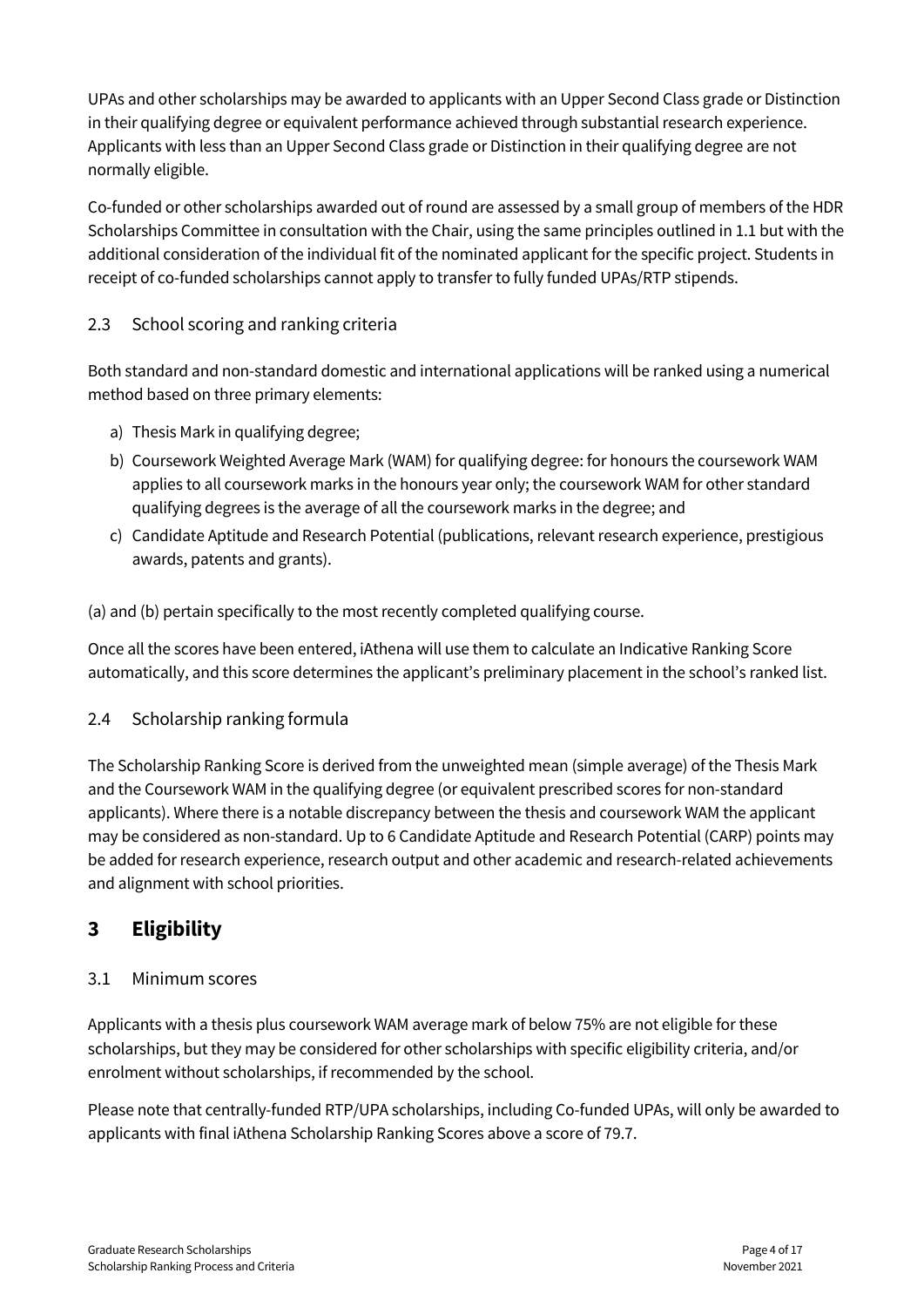## <span id="page-7-0"></span>3.2 Research preparation

All applicants must have already completed, or expect to complete a degree at Bachelor level and provide evidence of scholarly work in at least one of the forms prescribed in the University Policy on Adequate Research Preparation (Policy no. UP 11/25), detailed on this UW[A web-page.](https://www.governance.uwa.edu.au/procedures/policies/policies-and-procedures?policy=UP11%2F25) Applicants offered conditional entry to MPhil on the basis of a non-standard HDR application are unlikely to be competitive for UPA/RTP or co-funded scholarships.

### <span id="page-7-1"></span>3.3 English language competency

All applicants for a higher research degree, including Australian applicants, must satisfy the requirements for English language competence set out on the relevant UWA [web-page.](https://www.uwa.edu.au/study/how-to-apply/english-language-requirements/postgrad-research-english-language-requirements)

### <span id="page-7-2"></span>3.4 Prior HDR candidature at UWA

The standard tenure of scholarships is two years for a Masters and three years for PhD. A student who has already completed part of the degree for which a scholarship is granted will have the maximum period of tenure reduced accordingly. UWA-funded scholarships are not awarded to applicants who would have less than a year of scholarship tenure remaining (not counting possible extension)

#### <span id="page-7-3"></span>3.5 Residency

All HDR scholarship holders are normally expected to enrol as internal students and live close enough to the University to enable frequent and systematic use of University facilities, including use of physical resources, formal research training and frequent contact with supervisors.

# <span id="page-7-4"></span>**4 Definitions and general information**

#### <span id="page-7-5"></span>4.1 Standard applicants

Standard applicants are those who have completed qualifying degrees for Higher Degree by Research enrolment in the last seven years, within Australia or New Zealand. For the standard scoring formula to be used it is not necessary for the thesis to have been completed in the final year, as long as actual coursework and thesis marks are available.

Actual marks should be entered for all standard applicants with degrees completed within the last seven years. Examples of 'standard' qualifications are Australian and New Zealand undergraduate and postgraduate degrees with a thesis component weighted at least 25% of a full year load, and for which marks are available at the time of scholarship ranking. These include, but are not limited to:

- four year Honours degrees;
- professional practice Masters degrees with a thesis component;
- Graduate Diplomas;
- Masters by Research;
- Masters by Thesis and Coursework;
- Masters by Coursework and Dissertation; and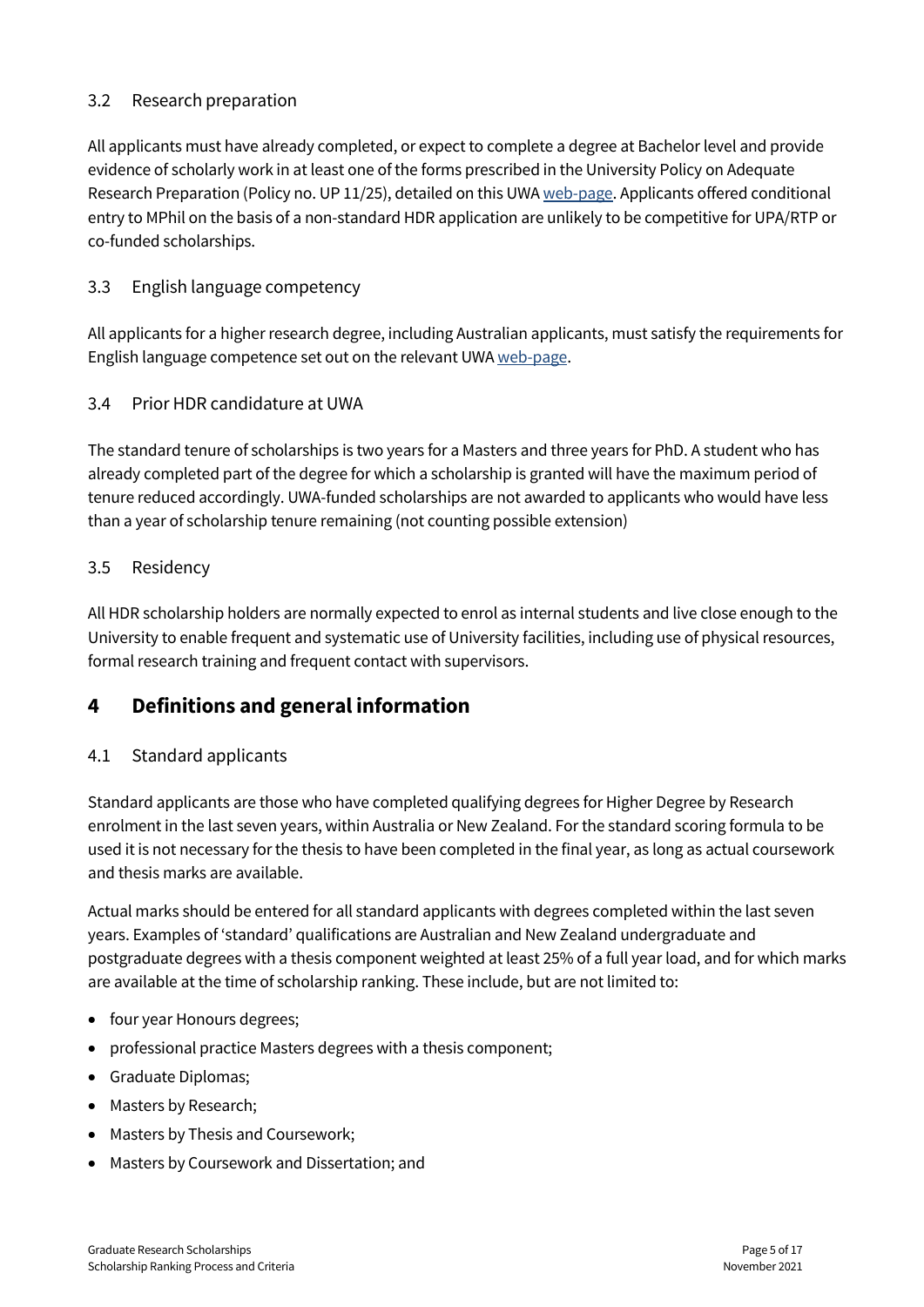• completion of UWA Honours, following an undergraduate or coursework degree at this or another university.

# <span id="page-8-0"></span>4.1.1 Coursework Weighted Average Mark for standard applicants

This is the Weighted Average Mark (WAM) for the Honours year coursework (non-research) units undertaken, or for the whole course (non-research units) for all other qualifying degrees, for standard applicants who have completed undergraduate and postgraduate degrees.

If the thesis comprises 100% of a full year of the qualifying degree, with no coursework units, the thesis mark should be entered in both the thesis mark and the coursework boxes.

# <span id="page-8-1"></span>4.1.2 Percentage value of thesis

Applicants are asked to specify the percentage value of the thesis component of the Honours year or other qualifying degree. The thesis is required to carry the equivalent credit of at least 25% of an annual full-time load to meet the research preparation requirements for HDR enrolment. The academic transcript must be checked before entering the percentage value of the thesis.

Information about the percentage value of the thesis entered by the school will assist in merging school lists but is not included in the school ranking score. For the unit that includes the thesis component, its value should be entered as a percentage of the Honours year or the percentage a full year's load in all other qualifying degrees, where this is available. For example, for a student who has completed a 24 point Research unit and four other 6-point units, this value is 50%, representing half of the year program. If this information is not available this box should be left blank.

# <span id="page-8-2"></span>4.2 Non-standard applicants

Non-standard applicants are:

- applicants who have completed qualifying degrees outside Australia or New Zealand;
- applicants who have completed qualifying degrees more than seven years ago;
- applicants who have completed research degrees which have an ungraded pass;
- applicants with qualifications which cannot be equated to an Australian Honours or Masters degree, including applicants whose research preparation is wholly on the basis of publications or other research output; and
- applicants for whom actual marks are not available at the time of scholarship ranking.

Before deeming is applied, the applicant should have been interviewed by a panel with broad discipline expertise, including members other than the proposed supervisors. Interview questions should be developed in advance, criterion-referenced and as far as possible consistent between schools. A rubric for grading the interview should be developed in advance.

In addition, the thesis or other research output should be reviewed by someone without a conflict of interest with the applicant or supervisors (i.e. outside the prospective supervisory team). The purpose of such reviews is to confirm equivalence with a first-class hons mark but **not**to re-mark the thesis. The reviewer will deem the thesis as 80 (H1 equivalent), 82 (excellent performance – for which evidence must be provided) or 85 (exceptional performance – for which evidence must be provided).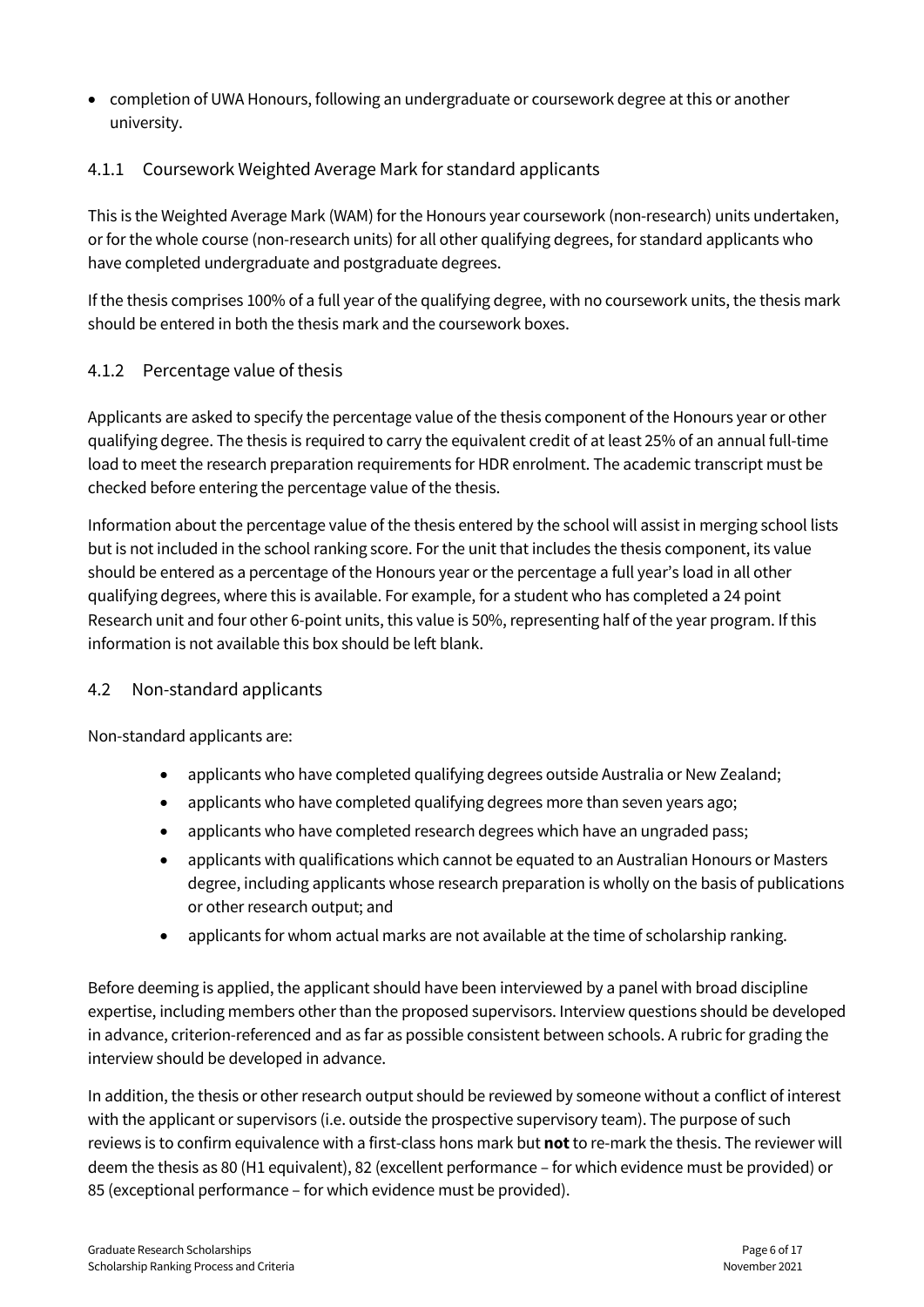Suggested interview questions:

1. Why do you want to work with X supervisors in X school/research group?

2. Explain your proposed research and what specific problems you aim to solve/address. How does this fit with the work of your proposed supervisors?

3. Describe your experimental/methodological/theoretical/analytical experience in relation to the research questions you are posing. What are your key research strengths and what will you need to develop?

4. A final question(s) that tests the applicant's knowledge of the wider subject area in the discipline (the questions may be the same to all applicants and considered essential discipline knowledge).

### <span id="page-9-0"></span>4.3 Deemed marks for non-standard applicants

Schools are required to enter the UWA-equivalent Scholarship Ranking Score as both the Thesis Mark and the Coursework Weighted Average Mark for all non-standard applicants. Deeming should operate transparently; panel assessments post-interview should be clearly articulated and documented. The prescribed non-standard scores should follow the marking bands laid out below:

- for First Class deemed equivalence, either HD  $(80)$ , HD  $+ (82)$  (to be used where there is evidence of excellent performance) or HD++ (85) (to be used where there is evidence of exceptional performance); and
- for Second Class deemed equivalence either D- (70) or D+ (75).

Current PhD students who have achieved formal Confirmation of PhD candidature with a quantifiable research output may be deemed by the school to have achieved First Class equivalence with the reasons for the First Class deeming supplied – for example, successful publication in a high-quality journal, external recognition, etc. These applicants may be scored as non-standard applicants with the prescribed nonstandard First Class score as above.

Applicants who have completed a Master of Philosophy or equivalent may be deemed by the school to have achieved First Class equivalence (HD + (82) or HD++ (85)). Evidence of excellent/exceptional performance is required and may include exam reports, referee reports and a letter of support from the University.

# <span id="page-9-1"></span>4.3.1 Deeming grading equivalence for non-standard applicants

The University may deem grade equivalence when it is satisfied that an applicant has demonstrated academic capability and ability to undertake supervised individual research at the level required for the award of Upper Second Class or First Class Honours or Masters at this University, in accordance with the University Policy on Adequate Research Preparation.

School representatives on the scholarship committee must confirm that each non-standard applicant's research output (thesis and/or scholarly publications) has been deemed appropriately. NB, ratification of marks awarded by another university is not the same as re-marking: marks or grades awarded by another university are not to be deemed equivalent to higher marks or grades at UWA.

Relativity of achievement to opportunity should always be considered in ranking applicants, and schools should take care to explain the basis for ranking decisions (e.g. the ranking of an excellent recentlygraduated Honours graduate with no papers over a Masters applicant with papers in lesser journals, or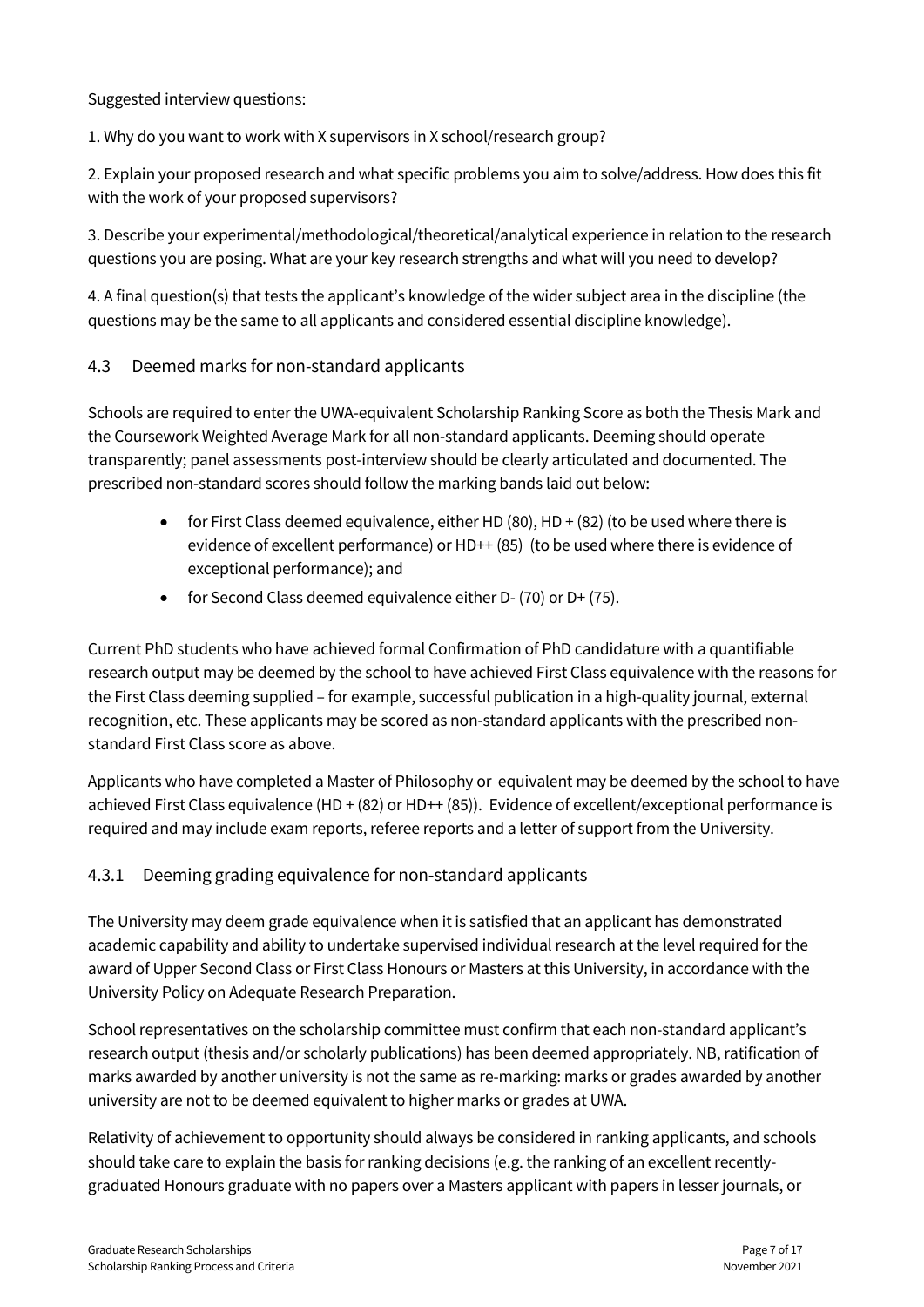someone who has published over a period of years). Candidate Aptitude and Research Potential (CARP) points can only be added for research experience, output and achievements obtained within the last five years.

Careful consideration is needed before deeming First Class or Upper Second equivalence for applicants who do not have either an Honours or a Masters but who have a different qualification, such as a Postgraduate Diploma, or substantial research experience. While some Postgraduate Diploma courses may be equivalent to the requirements of an Honours/Masters programme, sometimes the research component is minimal. Schools should refer to the University Policy on Adequate Research Preparation.

Similarly, care must be taken when deeming a First Class or Higher Distinction grade for applicants with multiple qualifying degrees, but where one of the degrees is graded Lower Second or less than Distinction. The most recent qualifying degree with a research component should be used; if not this must be clearly outlined (with justification) in iAthena comments.

# <span id="page-10-0"></span>4.4 Delayed results

Official results for non-standard applicants are sometimes not available until after ranking has started, but results may be available through direct contact with UWA course coordinators or academics in other universities. It is the responsibility of the School scholarships ranking representatives to obtain accurate and up-to-date information on applicants whose results are being assessed in other universities.

Ranking should be based on current qualifications confirmed at the present time. Scholarships will not normally be reserved subject to results submitted later. However, applicants whose results are not yet available, for example because their Masters is currently under examination, may be assessed on the basis of previous qualifications, if relevant.

# <span id="page-10-1"></span>**5 Candidate Aptitude and Research Potential (CARP)**

# 5.1 General Criteria for Candidate Aptitude and Research Potential (CARP)

The CARP is the school's assessment of the applicant's aptitude and research potential as evidenced by relevant and recent research experience, research output and other research-related achievements, as well as the potential of the proposed research to align with areas of priority support. CARP points will not be awarded for additional degrees, interview questions, current PhD candidature or university prizes. In the case of applicants who publish as part of their current employment (e.g. as academics) CARP should not be awarded for both research publications and experience.

The Candidate Aptitude and Research Potential score is a maximum of 6 points for various categories as outlined below. Fractional points can be awarded.

• Research publications within past 5 years - [maximum of 2 points and relative to opportunity]: For sole or primary authorship of, or significant intellectual contribution to, publications in peerreviewed journals or published monographs. E1 peer-reviewed conference papers can also be assessed in this category, as well as B1 book chapters. To count towards CARP points, publications and conference papers must be in a field relevant to the proposed research.

#### Guidelines:

- 1 Point (per  $1<sup>st</sup>$  authored paper, in a Q1 Journal)
- $\bullet$  0.5 Points (per 1<sup>st</sup> authored paper in other peer-reviewed journals)
- 0.25 Points (per co-authored paper in a Q1 Journal)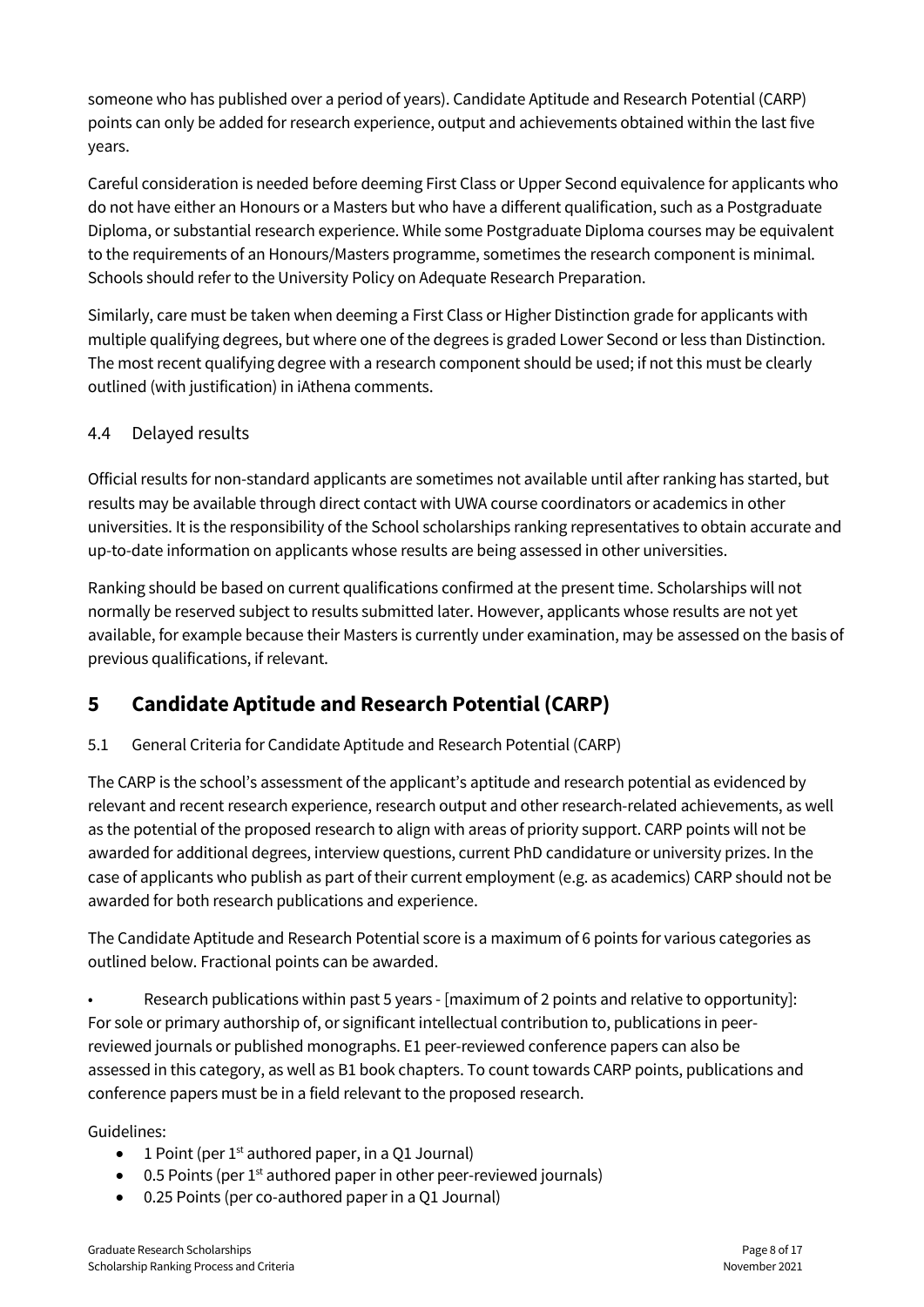- 0.1 Points (per co-authored paper in other peer reviewed journals)
- 0.5 points (Chapter in peer reviewed Book, sole or primary author. Must meet ERA requirements for B1).
- Conference Publication (E1 first/sole author) (Local seminars and conferences do not receive credit)
	- 0.25 Points (National)
	- 0.5 Points (International)
- Relevant research experience within past 5 years [maximum of 2 points]:

For relevant research experience through employment with an appropriate level of autonomy plus output that may include junior authorship. Points cannot be allocated for non-research-related work experience or work done as part of their course of study. This research experience needs to be fully documented, e.g. references from employers indicating research results/outcomes and the experience needs to be clearly relevant to the proposed research project.

#### Guidelines:

- 2 Points (Relevant research experience of 3 years full time equivalent or more)
- 1.5 Points (Relevant research experience of between 2 and 3 years full time equivalent
- 1 Point (Relevant research experience of 1 between 1 and 2 years full time equivalent)
- 0.5 Point (Relevant research experience of between 6 months to 1 year full time equivalent)

• Competitive prizes, patents and grants within past 5 years - [maximum of 1 point]: For competitive international and national prizes, such as those awarded by Learned Societies; patents, and international/national competitive travel or research grants. Points cannot be awarded for university prizes or any minor prizes.

#### Guidelines:

- 1 Point Patents or Internationally competitive award for prior, research-related academic performance in the area of the proposed research
- 0.5 Points Nationally competitive awards for prior, research-related academic performance in the area of the proposed research

#### • Institutional esteem - [maximum of 1 point]:

The applicant completed their qualifying degree at a top 100 institution, the most highly-ranked institution in the country or an institution where their discipline is ranked in the top 50; ie: Academic Ranking of World Universities (ARWU).

#### Guidelines:

- 1 Point (Top 100 Institution World/Top 50 Discipline World)
- 0.5 Points (Top ranked national institution)

In determining the CARP score, the school may use information from a variety of sources such as the referees' reports, previous research candidature, documented research experience, list of refereed publications and so on.

Assessments should take into account the relative opportunities of different applicants. Thus it will not necessarily be the case that a student with a Masters degree (with or without published work) in addition to an Honours degree should be automatically assessed as having greater potential than a recently graduated Honours student. If Research Potential points are added, the question to be asked is whether or not the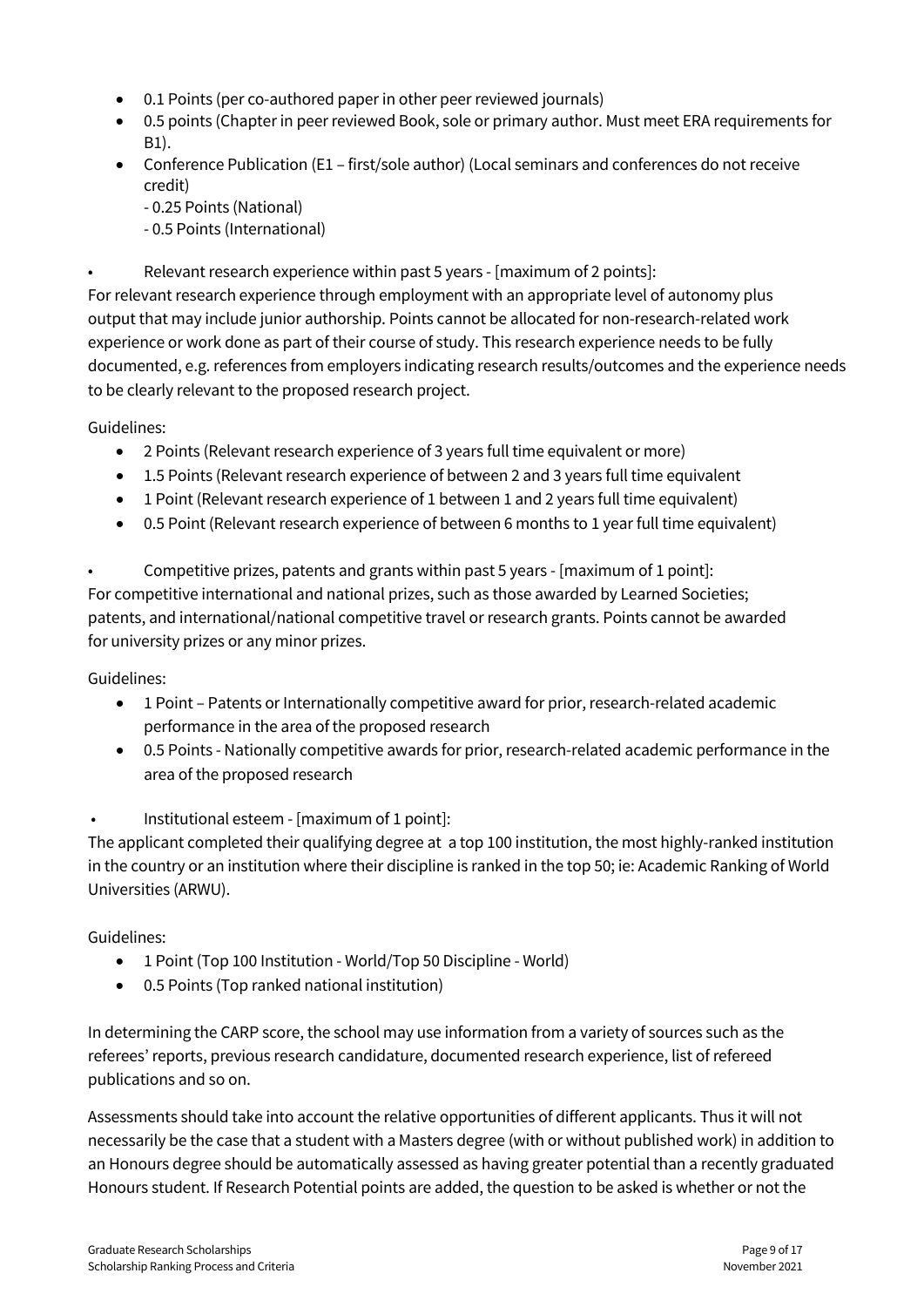additional opportunities have allowed the applicant to demonstrate greater potential than was evident from their qualifying degree. To avoid double counting, points cannot be given for activity already incorporated into the deeming or for an activity that has been used to satisfy eligibility for candidature.

# <span id="page-12-0"></span>5.1.1 Research publications

Applicants are asked to list and scan the abstract or first page of any papers published, papers in press or finally accepted for publication in refereed journals over the last five years. If applicants are not the sole or primary author, they also need to upload a brief statement from the publication's first, corresponding, or supervising author, outlining the applicant's contribution to the paper.

Schools must include comments on the quality of the publications and the applicant's contribution to the work, as part of the justification of the rank order of applicants. Objective journal rankings may be used in comparing candidates' research training experience.

# <span id="page-12-1"></span>5.1.2 Relevant research experience

Applicants are asked to upload a Curriculum Vitae (CV) summarising their educational qualifications (including all incomplete degrees) and employment history, including relevant research-related employment. The exception is current UWA students, who do not need to attach a CV unless they wish to have research-related experience taken into account in their scholarship application.

Applicants enter details of any research-related employment and they are asked to upload reference letters from employers detailing the research undertaken and results achieved during the period of employment.

# <span id="page-12-2"></span>5.1.3 Competitive prizes, patents and grants

Applicants who have won competitive international and national prizes; patents, and international/national competitive travel or research grants are asked to provide a list. Points cannot be awarded for university prizes or any minor prizes.

# <span id="page-12-3"></span>5.1.4 Institutional esteem

<span id="page-12-4"></span>The applicant completed their qualifying degree at a top 100 institution, the most highly-ranked institution in the country or an institution where their discipline is ranked in the top 50; ie: Academic Ranking of World Universities (ARWU).5.2 Indicative ranking score and final school ranking score

The School Ranking Score is intended to be a relative measure of the school's confidence in each applicant's likelihood of timely completion.

iAthena will calculate an Indicative Ranking Score on the basis of the unweighted mean (simple average) of the Thesis Mark and the Coursework WAM (or equivalent prescribed scores for non-standard applicants) and the CARP.

Schools should not leave two or more applicants with the same ranking score, because in that case they will simply be ordered alphabetically. If two applicants have identical scores, the relative scores should be adjusted to ensure that all applicants are separated in the ranking scheme, even if it is only by 0.1.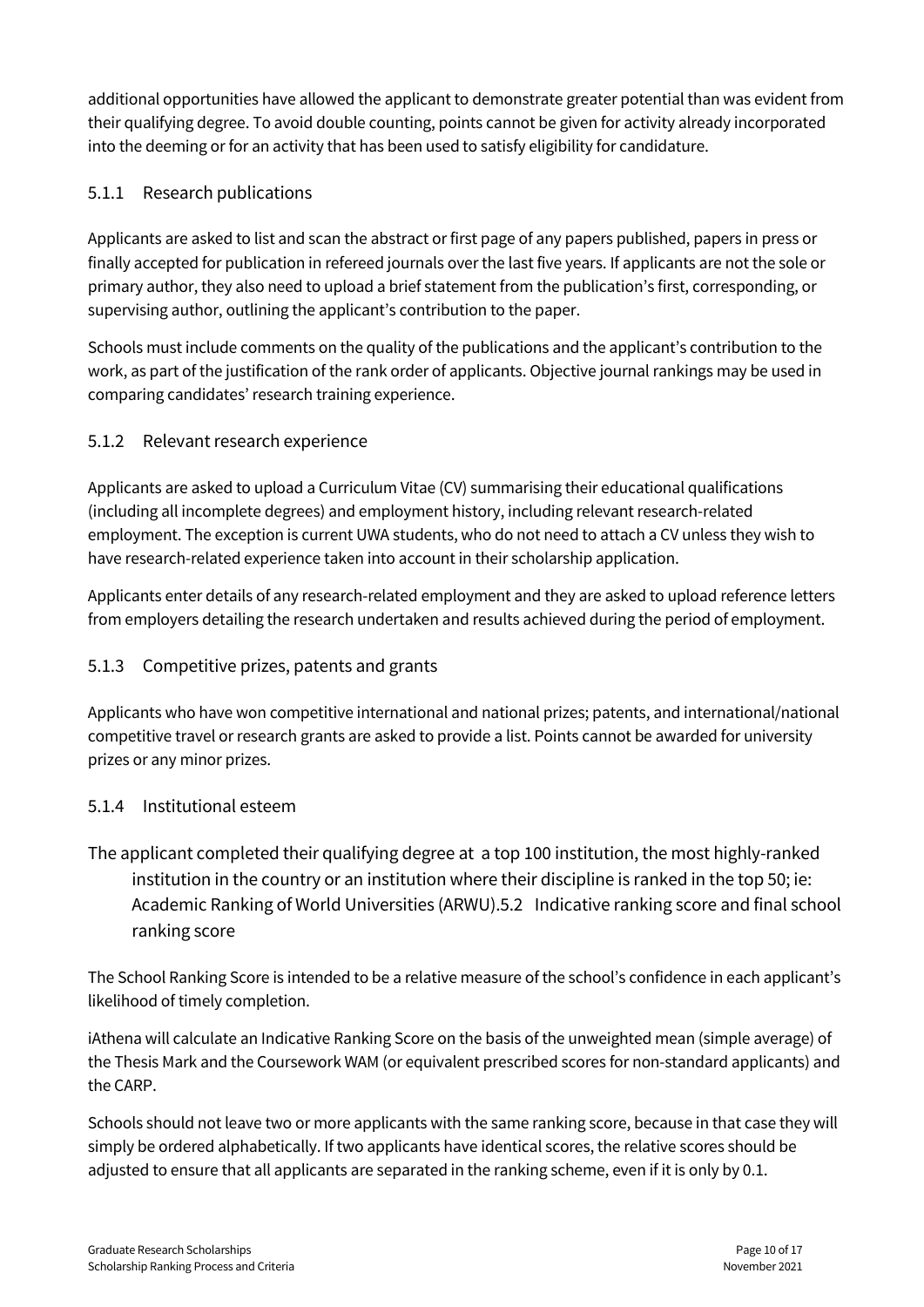## <span id="page-13-0"></span>5.3 Zero school ranking scores

If the School cannot rank the application or the applicant is not recommended for a scholarship a ranking Score of zero should be entered. An explanation should be provided. For example: "The School has not ranked this application because the research area is not relevant to the school, supervision is not available, the applicant does not have adequate research preparation or is not eligible for enrolment", etc.

A full explanation of the reasons for the zero ranking score will assist the HDR Scholarships Committee to distinguish between applications that are not supported by one school but may be ranked by another school and those applications that are not recommended or not eligible.

### <span id="page-13-1"></span>5.4 School comments and justification of school ranking score

Comments from the Head of School (or delegate) must be provided to justify the ranking score for all applicants. Rankings cannot be saved without data in this field. This information is used by the Scholarships Committee in the central ranking process.

# <span id="page-13-2"></span>**6 General Instructions for Schools**

Please note that Apple does not support Internet Explorer, so if you are using a Macintosh you should use another browser for iAthena, such as Safari, Firefox or Chrome.

Please emai[l applications-grs@uwa.edu.au](mailto:applications-grs@uwa.edu.au) if you do not have your current iAthena login details.

<span id="page-13-3"></span>6.1 Logging in to iAthena

#### <span id="page-13-4"></span>6.1.2 iAthena login for schools

To log in to iAthena go to the secure website: https://iathena.grs.uwa.edu.au/SM/ and enter your school username and password.

#### <span id="page-13-5"></span>6.2 Round Selection, Application View and Assessment View

It is important to ensure that the correct Round is selected. A drop-down menu at the top of the page allows schools and faculties to move between the various Rounds of applications. The current Round must be selected to ensure that the correct applicants are listed.

To view details for an individual applicant, the <Edit> button on the far right hand side must be selected. Two views are available for each applicant:

- The 'Assessment View' contains summary information including the name, UWA student number or application number, degree and specific scholarships applied for, details of prior candidature, and comments. At the bottom, room is provided for School and Graduate Research School comments.
- The 'Application View' allows Schools to view the entire application.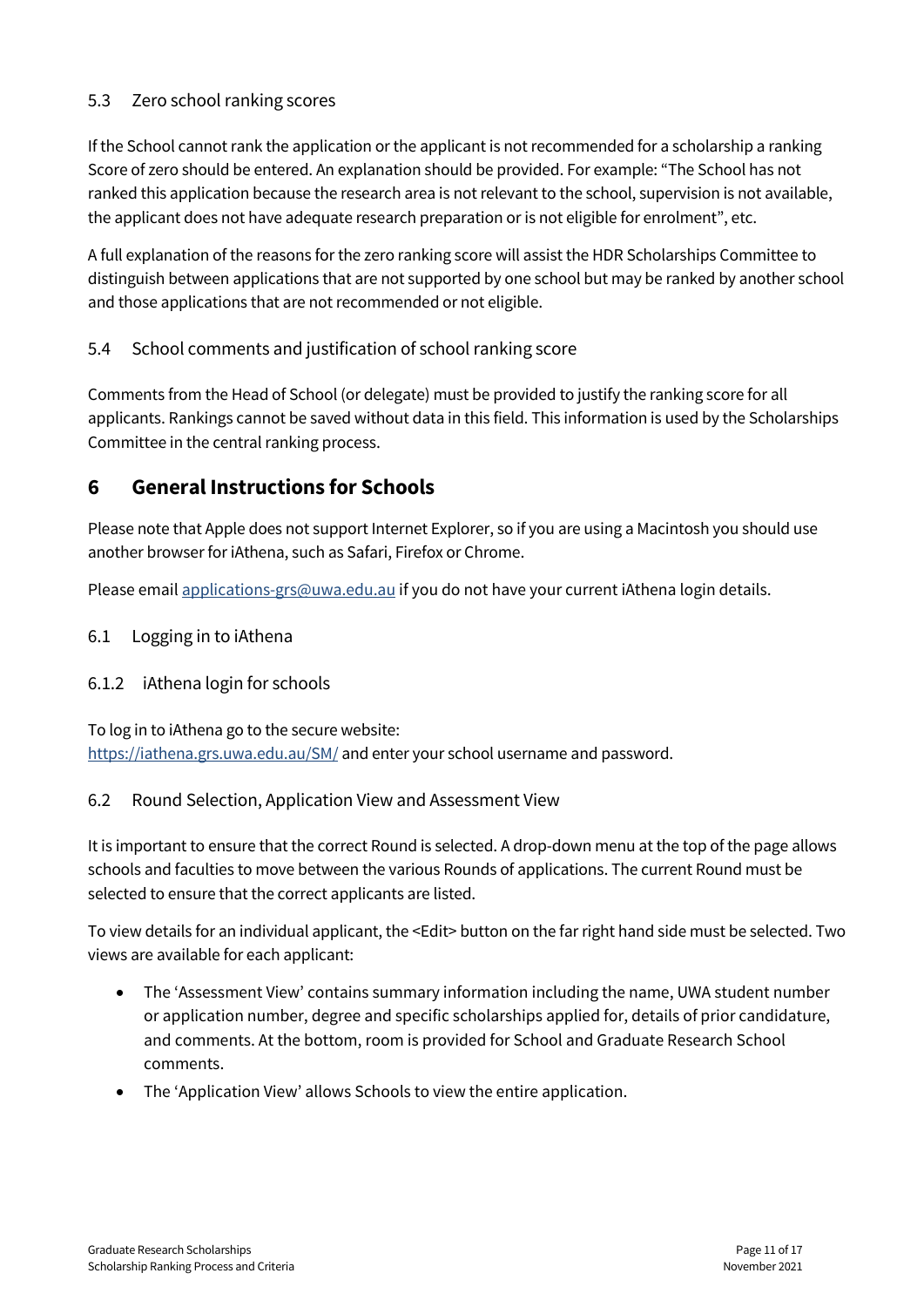## <span id="page-14-0"></span>6.3 Printing, Excel export and PDF functions

You may print most pages visible in iAthena by using your browser print button. Please note that when printing an application direct from iAthena your page orientation should be set to Landscape rather than Portrait. To print the full list, click on the <Print List> button. To export the list to Excel click on the <CSV Export> button

A function is also provided to convert an entire application into a PDF document. Click on the <Get a PDF version of complete application> button to convert the entire application, including attachments, into a PDF. Please note that some files can be quite large where applicants have uploaded large numbers of documents such as articles or research proposals.

### <span id="page-14-1"></span>6.4 Logging off, Password, Feedback and Help

#### <span id="page-14-2"></span>6.4.1 Logging off

You can log off by clicking the <Logout of iAthena> link in the menu.

### <span id="page-14-3"></span>6.4.2 Changing your password

You can change your password by clicking the <Change Password> link in the menu. This will take you to the Change Password screen where you will enter your current password, the new password and then a repeat of the new password. Pressing the <Change> button will then change the password.

#### <span id="page-14-4"></span>6.4.3 Providing feedback and getting help

If you would like to send feedback on the system or would like to ask for help please contact the relevant Higher Degree Research Support Team.

# <span id="page-14-5"></span>**7 Ranking instructions for Schools**

<span id="page-14-6"></span>7.1 Navigating, reporting errors, saving and sorting

#### <span id="page-14-7"></span>7.1.1 Navigating for school ranking

Once you have logged in, the first page that you will see is a list of all the applicants for your school. You can use this list to navigate to an individual applicant's Assessment View and Application View by clicking on the <Edit> button for that applicant. This will bring you to the Assessment View page for that applicant. This page contains the applicant's name, course applied for and student number (where applicable). This is the page used by schools to enter data used to rank applications and also to add comments to justify the assessment made.

You will need to enter data for each applicant on this page. To assist schools, data entered by applicants will automatically be filled in to some sections of the form but this data can be overridden if deemed incorrect or irrelevant.

To view the whole application, including referee reports, click on <Application View> at the top of each of the applicant's Assessment View page. To see scanned documents within each application simply click on the relevant hyperlinks. A function is also provided to convert an entire application in to a PDF document. Click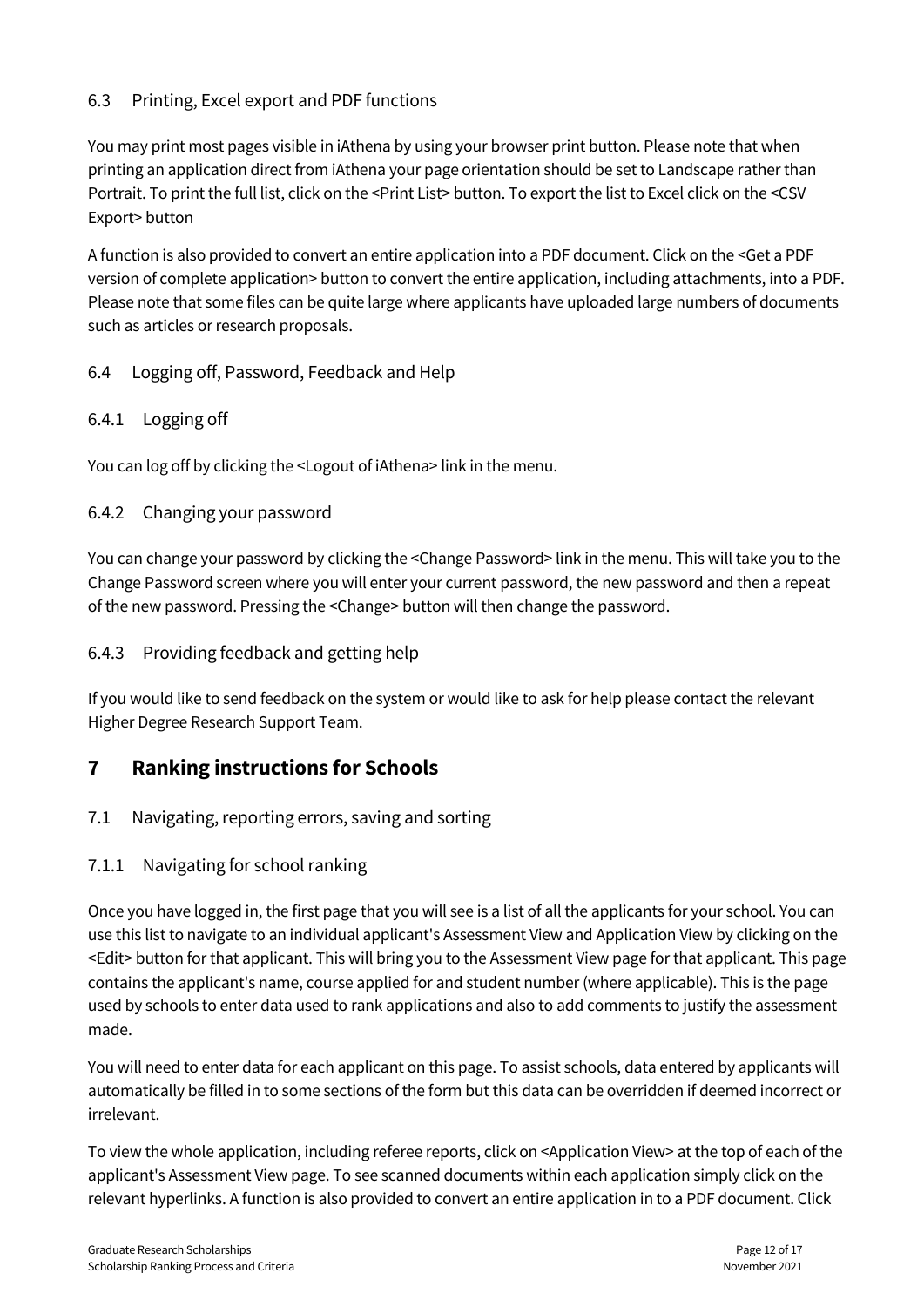on the <Get a PDF version of complete application> button to convert the entire application, including attachments, into a PDF.

You can navigate back to the Assessment View page by clicking the link at the top of the page.

Most schools and faculties will be able to check iAthena rankings from previous international and domestic rounds by selecting the dropdown Round option at the top of the Ranking screen. If your iAthena username and password has changed for this round and you can't view previous rounds, you may need to open another window and log in to iAthena using the old login. Please contact the Graduate Research School if you need assistance.

# <span id="page-15-0"></span>7.1.2 Reporting errors and anomalies

Please inform the Graduate Research School immediately of any errors or anomalies. Please email [applications-grs@uwa.edu.au](mailto:applications-grs@uwa.edu.au) immediately if the school recommends that an application be forwarded to a different school for ranking.

# <span id="page-15-1"></span>7.1.3 Saving

A <Save> button is at the top of the Assessment View page. It is recommended that you periodically click the <Save> button to ensure your data is not lost. Please note that you must enter some text in the <School Comments> box in order to save your ranking data. If you are not ready to finalise the School Comments, you can enter draft comments, which can be updated later.

# <span id="page-15-2"></span>7.1.4 Sorting

When you first open iAthena the scores for each applicant will be 0 and the list will be sorted alphabetically by family name. As you enter data into the Assessment View pages, the list will automatically update and sort by School Ranking Score (see Section9.4).

You can re-sort your list of applicants by clicking in the appropriate column header (eg to sort applicants alphabetically by Indicative Score, click on the <Indicative Score> column heading. You can reverse the order of the list by clicking again.

# <span id="page-15-3"></span>7.2 Entering and editing data

For each applicant the Assessment View page will contain the applicant's: name; UWA student ID if applicable; degree applied for; school and prior UWA HDR candidature if applicable. These data will have been uploaded automatically from the on-line application form. You can view the whole application by clicking on the <Application View> link. Further, some data will automatically be entered on the Assessment View page based on information provided by applicants in their application form. This data can be changed or removed if appropriate. Please remember that you must enter some text in the <School Comments> box in order to save your ranking data.

As you are entering and editing data, periodically click on the <Save> button to save your changes, and do this as you complete the Assessment View page for each applicant.

Please enter iAthena data for all applicants, including those whom the school does not recommend for a scholarship. The iAthena application is an application for HDR candidature, and the school's assessment can be used to recommend applicants for full-fee enrolment.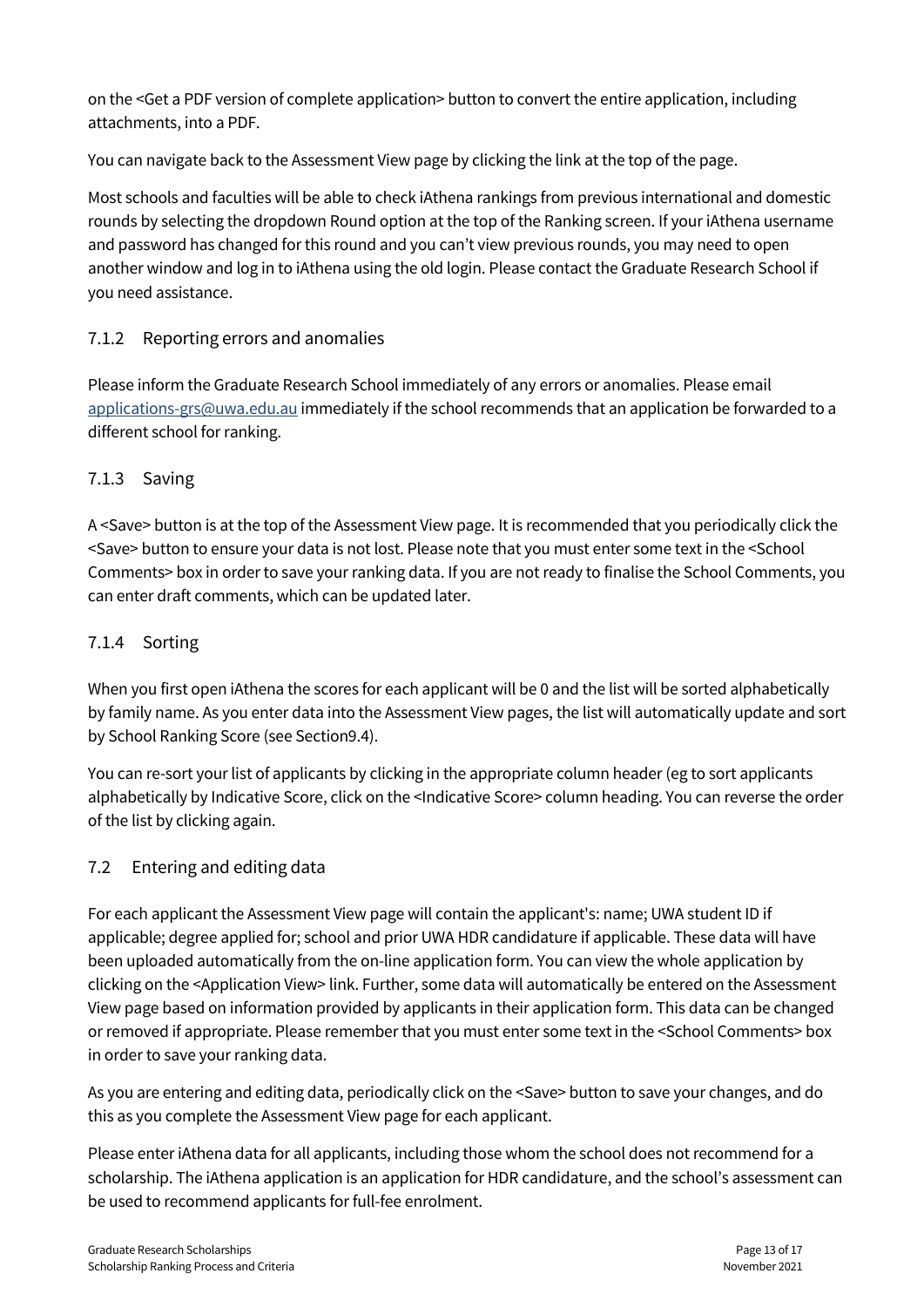Please do NOT click the <Submit> button until the whole school ranking is complete and you are ready to submit the data to the Graduate Research School

# <span id="page-16-0"></span>7.3 Details of data to be entered for school ranking

For each applicant, you are asked to fill in and/or verify the following information:

# <span id="page-16-1"></span>7.3.1 Honours Grade

For standard applicants with degrees completed within the last seven years, this is the grade received for Honours, eg Honours 1, 2A, 2B etc.

Please note that the <Honours grade> box is intended for Honours qualifications that are based on research, or for a deemed Honours grade based on research output (see below and Section 4.3)

For non-standard applicants, Honours equivalence can be deemed on the basis of assessment of academic qualifications and research output, for example Master by Research, or formal Confirmation of Candidature in a current PhD. In this case, please enter an explanation into the <School Comments> box and update the <Honours grade> box, selecting the appropriate "Deemed" option in the pull-down menu.

# <span id="page-16-2"></span>7.3.2 Honours thesis mark or equivalent

### 7.3.2.1 Honours thesis mark or equivalent for standard applicants

Please provide the percentage mark for the unit which included the Honours thesis or equivalent for standard applicants, who have completed undergraduate and postgraduate degrees with a thesis component weighted at least 25% of a full year, within the last seven years. (see Section 4.1)

If there is no thesis mark, the application is non-standard.

7.3.2.2 Equivalent Honours thesis mark for non-standard applicants (See Section 4.3)

- <span id="page-16-3"></span>7.3.3 Honours Coursework Weighted Average Mark or equivalent
- 7.3.3.1 Honours Coursework Weighted Average Mark for standard applicants (See Section 4.1.1)
- 7.3.3.2 Honours Coursework Weighted Average Mark for non-standard applicants (See Section 4.3)
- <span id="page-16-4"></span>7.3.4 Percentage value of thesis (See Section 4.1.2)
- <span id="page-16-5"></span>7.3.5 Candidate Aptitude and Research Potential (CARP) (See Section 5)
- <span id="page-16-6"></span>7.3.6 Checking education history

Applicants are required to provide a full list of all of their previous and current tertiary studies, including incomplete and completed qualifications. Applicants who are either currently enrolled in, or who have withdrawn from, a Higher Degree by Research in Australia or overseas, must upload a detailed statement explaining the circumstances of the withdrawal or request for transfer to UWA. Applicants who do not disclose their complete academic history, including details of previous or current HDR enrolment, will be deemed ineligible for scholarships and removed from the school ranking.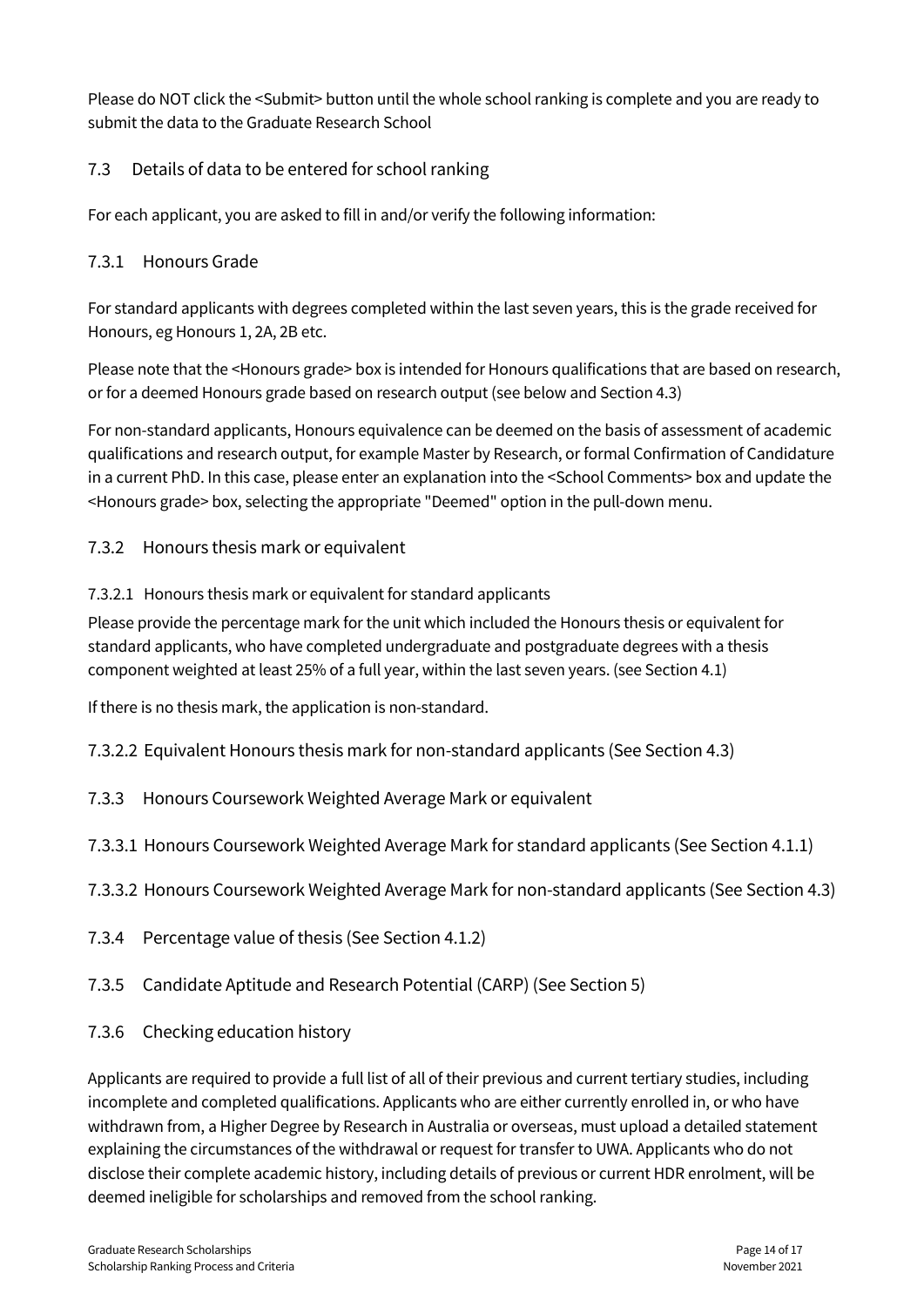Please check the details of each applicant's Education History and their Curriculum Vitae carefully, and make sure that all relevant information about the reasons for withdrawal from a previous or current HDR is included in the <School Comments> box.

# <span id="page-17-0"></span>7.3.7 Academic transcripts for ranking UWA applicants

Academic transcripts for UWA applicants are available through staffConnect. You can obtain them by going to staffConnect at [www.simssupport.uwa.edu.au.](http://www.simssupport.uwa.edu.au/) After logging in, select the <Academic Record> link, then enter the student's Person ID and click on the <Search> button.

# <span id="page-17-1"></span>7.3.8 Missing referee reports

Some applications may be missing one or both Referee Reports. The Graduate Research Co-ordinator/HDR Support staff are asked to ensure that copies of any Referee Reports are scanned into the iAthena applications. HDR support staff will scan in any late reports as they arrive up until the deadline for referee reports for the particular round.

# <span id="page-17-2"></span>8 School ranking scores

# <span id="page-17-3"></span>8.1.1 Indicative ranking score and final School ranking score

The School Ranking Score is intended to be a relative measure of the school's confidence in each applicant's likelihood of completion. The School Ranking Score is the basis on which applicants will be interleaved in the central ranking list.

iAthena will calculate an Indicative Ranking Score on the basis of the unweighted mean (simple average) of the Honours Thesis Mark and the Honours Coursework Weighted Average Mark (or equivalent prescribed scores for non-standard applicants) and the Candidate Aptitude and Research Potential (CARP). The school should enter the same score in the <School Ranking Score> box.

Schools should not leave two or more applicants with the same ranking score, because in that case they will simply be ordered alphabetically. If two applicants have identical School Ranking Scores, please adjust the relative scores to ensure that all applicants are separated in the ranking scheme, even if it is only by 0.1. The adjustment should be noted in the <School Comments> box.

By default, the final Scholarship Ranking Score is the same as the Indicative Ranking Score. The Scholarship Ranking Score can be changed at the Central Scholarship Ranking Meeting, on the basis of written justification by the Head of School or delegate. Schools may change the Indicative Ranking Score or the final School Ranking Score prior to the Central Scholarship Ranking Committee meeting in order to separate applications with identical scores but not for any other reason. The Head of School or delegate must provide justification and evidence to the Central Scholarship Ranking Committee to increase the School Ranking Score above the Indicative Ranking Score and changes must be noted in the School Ranking comments.

# <span id="page-17-4"></span>8.1.2 Zero School ranking scores

If the School cannot rank the application or the applicant is not recommended for a scholarship a School Ranking Score of zero should be entered. Please tick the 'Can't Be Ranked' box and explain in the <School Comments> box why the application has not been ranked. For example: "The School has not ranked this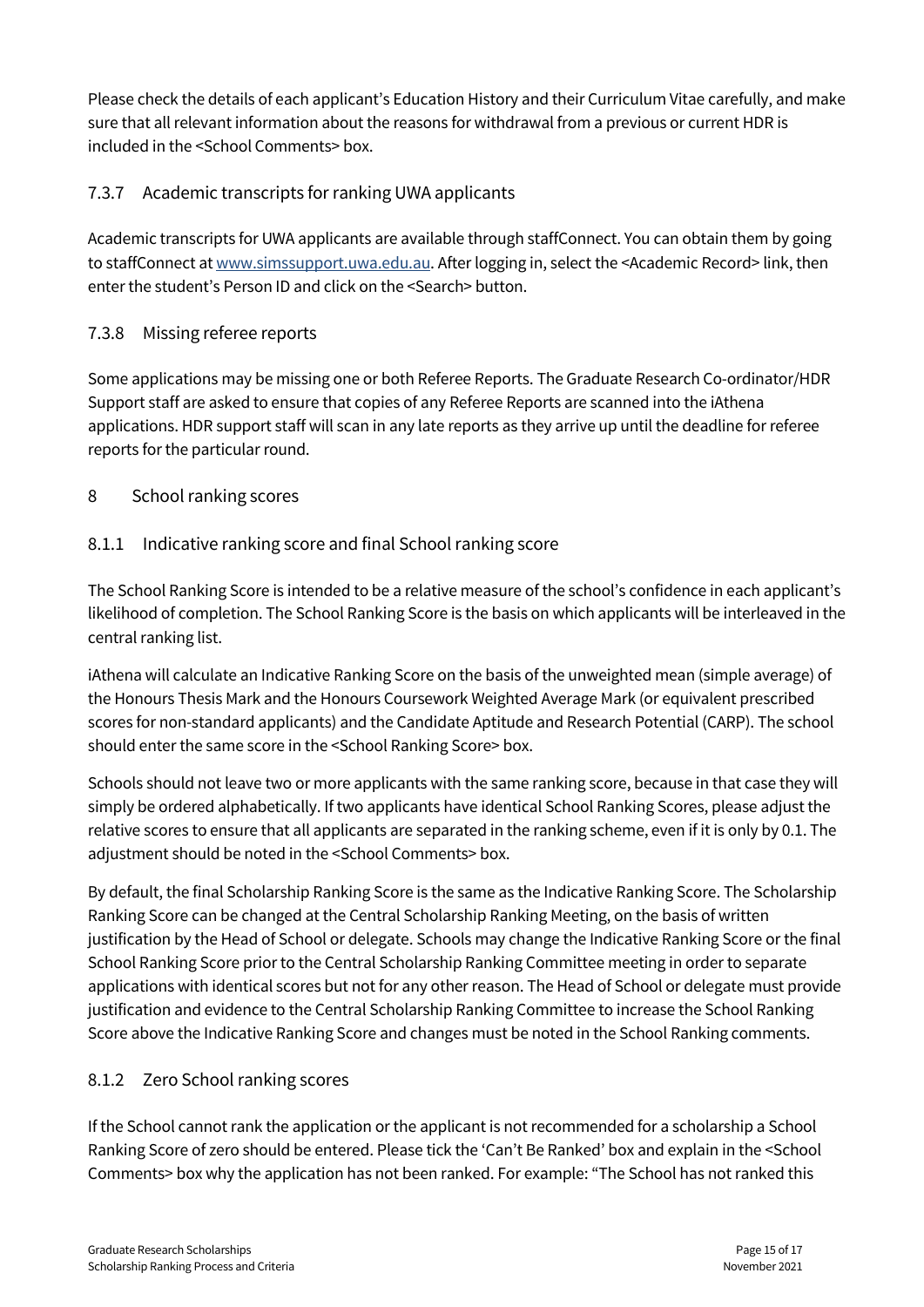application because the research area is not relevant to the school, supervision is not available, the applicant does not have adequate research preparation or is not eligible for enrolment etc"

A full explanation of the reasons for the zero ranking score will assist the HDR Scholarships Committee to distinguish between applications that are not supported by one school, but may be ranked by another school; and those applications that are not recommended or not eligible

# <span id="page-18-0"></span>8.1.3 School comments and justification of School ranking score

Comments from the Head of School (or delegate) must be provided to justify the ranking score for all applicants. Please note that Rankings cannot be saved without data in this field. This information is used by the HDR Scholarships Committee in the interleaving and central ranking process. The Head of School (or delegate) must include evidence and justification for all recommended increases to School Ranking Scores in the School Comments box, for assessment by the HDR Scholarships Committee. Recommendations for all full and top up scholarships should be clearly noted in the School comments.

There is a limit of 4000 characters for this box. Please ensure that your comments are as concise as possible.

### <span id="page-18-1"></span>8.1.4 Saving School ranking scores

Once the School Ranking Score and School Comments have been entered please click the <Save> button at either the top or the bottom of the screen to save the School Ranking for each applicant.

#### <span id="page-18-2"></span>8.1.5 Changing data that have already been submitted

If you need to change the School Ranking Score of an applicant or enter new information after data have been submitted, there is a function to manage changes. However, changing data after submission presents problems for data management, and we request that such changes are kept to a bare minimum, and avoided if possible.

You may Edit a submitted Applicant Summary Page as usual. iAthena will generate an email to the Graduate

Research School . The Submission state button **S** changes from green to orange. When you change data, please always include a note in the <School Comments> box to explain the change.

- <span id="page-18-3"></span>9 Paperwork to be returned to Higher Degree Research support staff
- <span id="page-18-4"></span>9.1 Supervision and School Assessment Forms for all new HDR applicants (not required for current UWA HDR students)

For each new applicant who will be offered candidature, with or without a scholarship, the school must complete and sign a Supervisor/s and School Assessment Form (SSAF). This form must be completed for all applicants whose candidature is endorsed by the school, even if they are not recommended for a scholarship, as it authorises the Graduate Research School to offer candidature to the applicant. The school must provide the name of the recommended supervisors and confirmation that adequate resources will be available to support each research project proposed. All SSAFs must be signed by the Head of School or Graduate Research Coordinator and the nominated supervisors.

A signed SSAF is the authority for the Graduate Research School to offer candidature to the applicant. Candidature and scholarship will not be offered without it.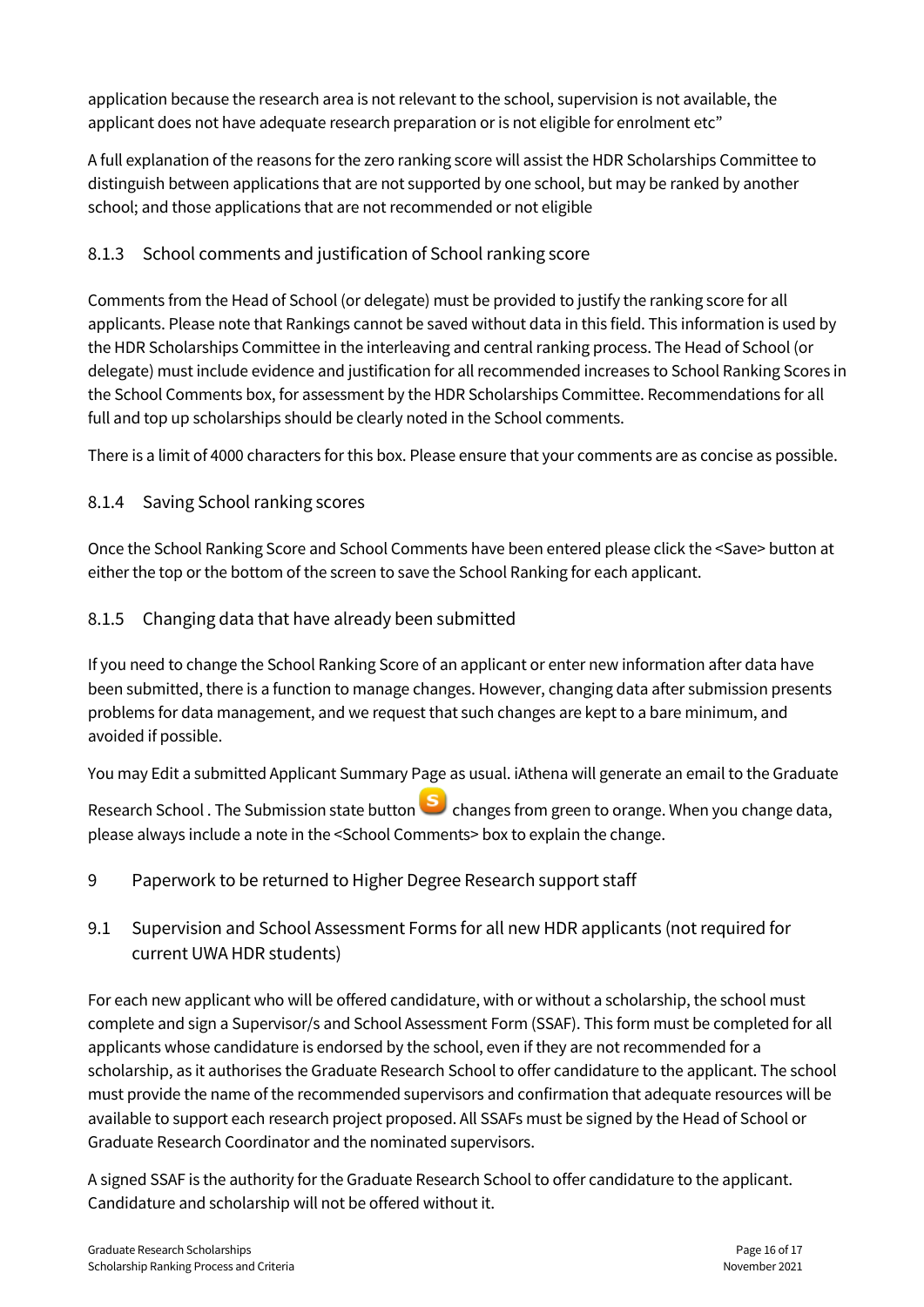The SSAF is available from the Graduate Research School web site at: [www.postgraduate.uwa.edu.au/staff/forms](http://www.postgraduate.uwa.edu.au/staff/forms)

Please complete and sign a SSAF for each applicant whom you recommend to be offered Higher Degree by Research candidature, with or without a scholarship.

All completed SSAFs for scholarship applicants should be emailed to the Higher Degree Research Support staff: [applications-grs@uwa.edu.au](mailto:applications-grs@uwa.edu.au)

# <span id="page-19-0"></span>9.2 Scholarship for International Research Fees (SIRF) Proposal form for international applicants

The school must submit a SIRF Proposal Form for each international student being recommended for a Cofunded UPA or Ad Hoc Scholarship who is recommended for an international living allowance scholarship. SIRFs cover the cost of the International Tuition Fees and standard Single student visa length Overseas Student Health Cover (OSHC).

All completed SIRF Proposal Forms should be emailed to the Higher Degree Research Support staff: [applications-grs@uwa.edu.au](mailto:applications-grs@uwa.edu.au)

### <span id="page-19-1"></span>9.3 Co-funded University Postgraduate Awards (UPAs)

The school must submit a Co-funded University Postgraduate Award Proposal Form for each student being recommended for a Co-funded UPA.

All completed co-funded UPA Proposal Forms should be emailed to the Higher Degree Research Support staff: [applications-grs@uwa.edu.au](mailto:applications-grs@uwa.edu.au)

# <span id="page-19-2"></span>10 Paperwork to be returned to the Graduate Research School

• Signed School Ranking List

Each school is requested to email a copy of its final ranking list t[o researchschols@uwa.edu.au](mailto:researchschols@uwa.edu.au) with each page dated and certified as correct by the Head of School prior to the school ranking deadline. The signature on the spreadsheet is confirmation that the ranked list has been approved by the School.

#### <span id="page-19-3"></span>11 Contacts for assistance

Please direct all enquiries to Graduate Research School (GRS):

Higher Degree Research Support Team: applications-grs@uwa.edu.au

Scholarships Team: